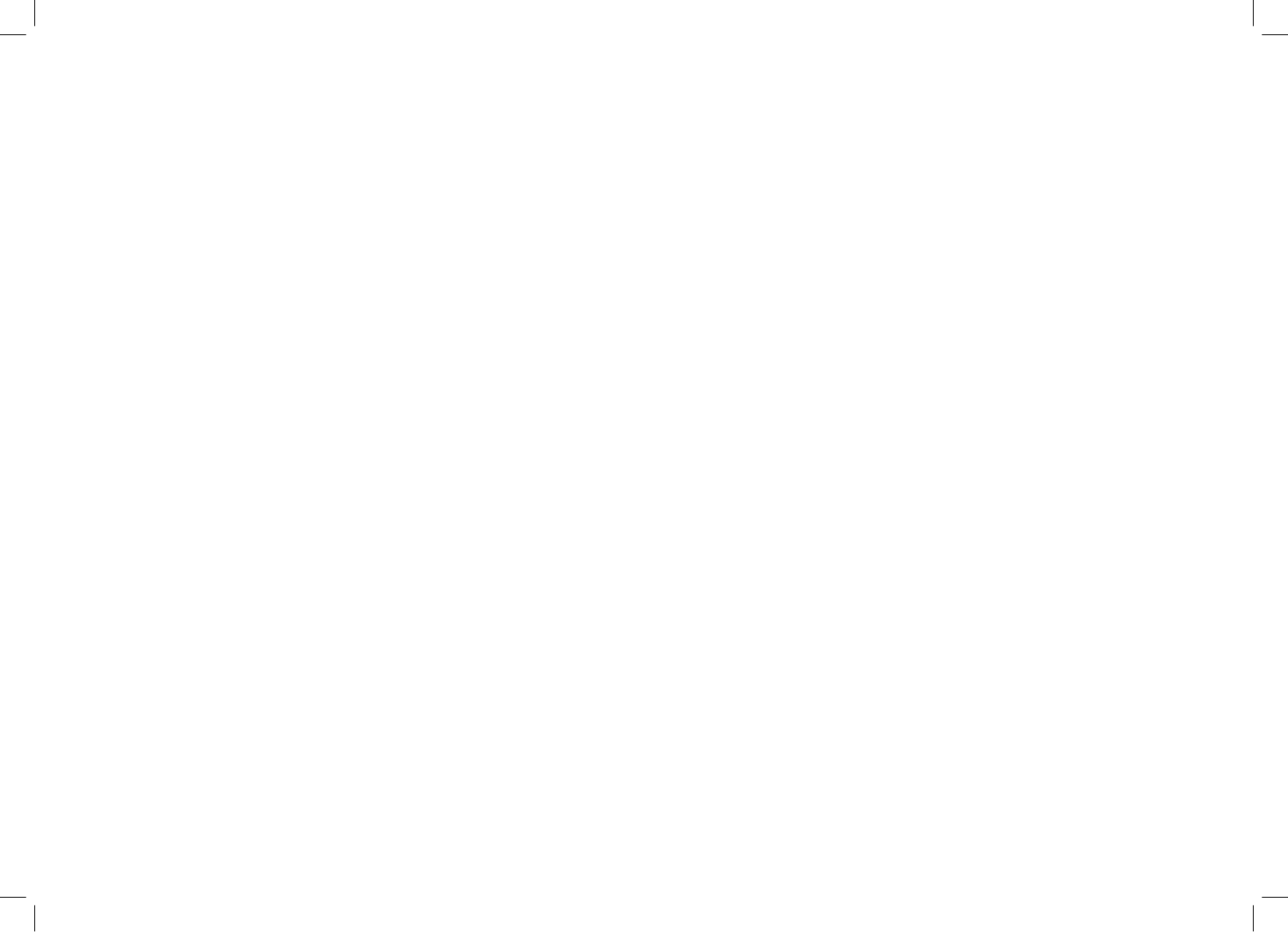| Thursday, 28th September 2006  | <b>ROOM A</b><br><b>Albert Theatre</b>                                                                  | <b>ROOM B</b><br><b>Tutorial Room 1</b>                                  |
|--------------------------------|---------------------------------------------------------------------------------------------------------|--------------------------------------------------------------------------|
| 14:00 - 17:00                  |                                                                                                         | NUCLEAR MEDICINE AT 4PM                                                  |
| 14:00 - 15:30                  | <b>SCIENTIFIC SESSION 1</b>                                                                             |                                                                          |
| 15:30 - 16:00                  | TEA / COFFEE BREAK                                                                                      |                                                                          |
| 16:00 - 17:30                  | <b>SCIENTIFIC SESSION 2</b>                                                                             |                                                                          |
| Friday, 29th September, 2006   | <b>ROOM A</b><br><b>Cheyne Lecture Theatre</b>                                                          | <b>ROOM B</b><br><b>Albert Lecture Theatre</b>                           |
| $08:30 - 09:00$                | <b>REGISTRATION</b>                                                                                     | RADIATION ONCOLOGY PROGRAMME REGISTRATION                                |
| $9:00 - 10:40$                 | <b>CATEGORICAL SESSION 1</b>                                                                            | <b>CATEGORICAL SESSION 1</b>                                             |
| 10:40 - 11:10                  | OPENING OF POSTER AND TECHNICAL EXHIBITIONS (DEAN)<br>TEA / COFFEE BREAK                                | OPENING OF POSTER AND TECHNICAL EXHIBITIONS (DEAN)<br>TEA / COFFEE BREAK |
| $11:10 - 13:00$                | <b>CATEGORICAL SESSION 2</b>                                                                            | CATEGORICAL SESSION 2 & 3 at 11.00                                       |
| 13:00 - 14:00                  | LUNCH - VISIT INDUSTRY EXHIBITION                                                                       | LUNCH - VISIT INDUSTRY EXHIBITION                                        |
| 14:00 - 14:30<br>14:30 - 16:00 | <b>FACULTY AGM</b><br><b>CATEGORICAL SESSION 3</b>                                                      | <b>CATEGORICAL SESSION 3 Continued</b>                                   |
| 16:00 - 16:30                  | <b>HAUGHTON LECTURE</b><br>Prof. N. Gourtsoyiannis                                                      | TEA / COFFEE BREAK at 15.15                                              |
| 18:30 for 19.00                | Reception, Conferring of Hon. Fellowships and Dinner (Black Tie)<br>All guests must arrive prior to 7pm | <b>CATEGORICAL SESSION 4 at 15.40</b>                                    |
|                                |                                                                                                         |                                                                          |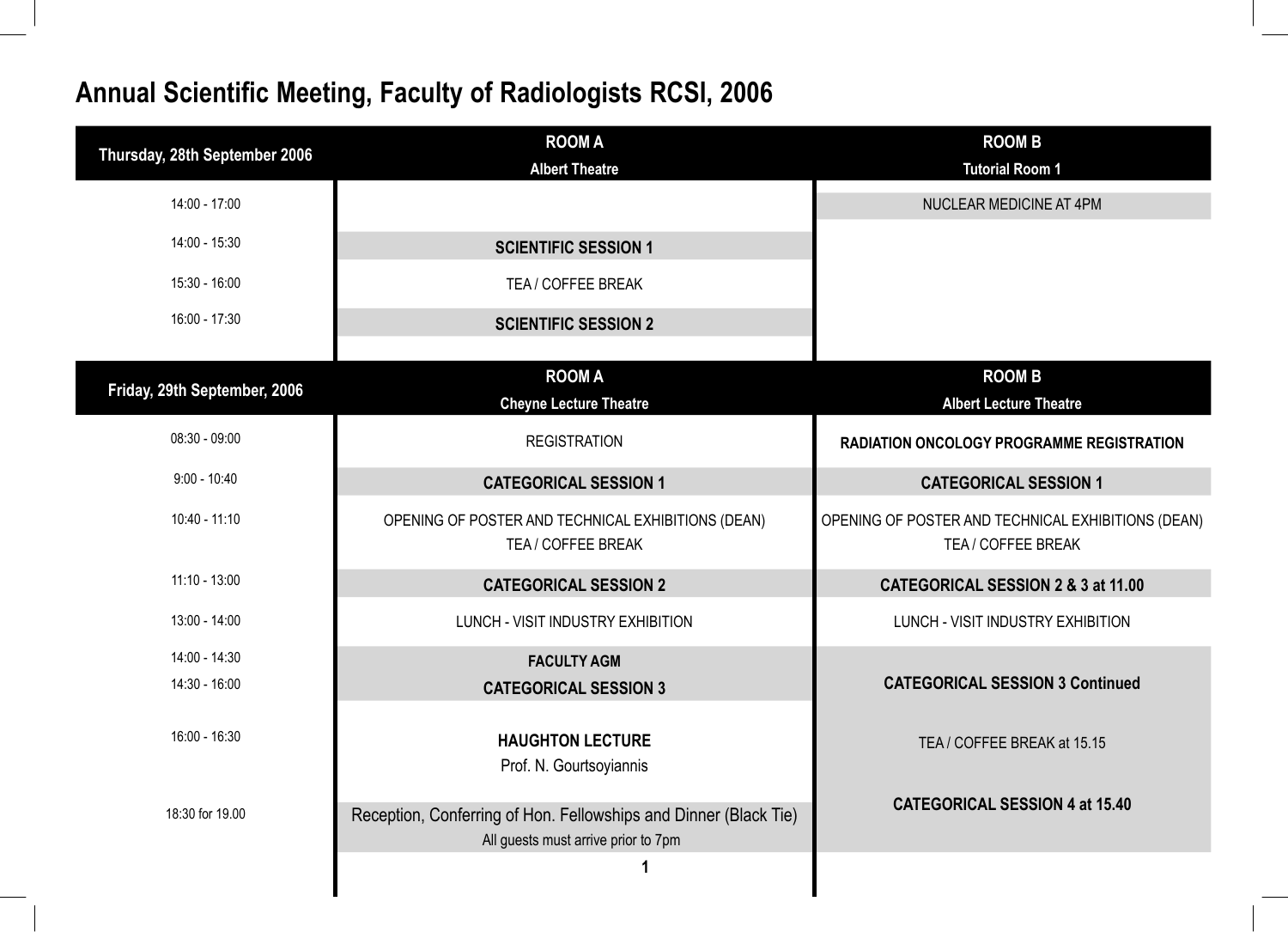| Saturday, September 30th 2006 | <b>ROOM A</b>                                              | <b>ROOM B</b>                       |
|-------------------------------|------------------------------------------------------------|-------------------------------------|
|                               | <b>Cheyne Lecture Theatre</b>                              | <b>Albert Lecture Theatre</b>       |
| 08:30 - 09:00                 | <b>REGISTRATION</b>                                        | <b>Radiation Oncology Programme</b> |
| 09:00-11:00                   | <b>CATEGORICAL SESSION 4</b>                               |                                     |
| $11.00 - 11.30$               | TEA / COFFEE BREAK                                         | St Luke's Registrars Prize 2006     |
| $11:30 - 11:45$               | CASE OF THE DAY - ROYAL VICTORIA HOSPITAL                  |                                     |
|                               | PRESENTATION OF MEDALS                                     |                                     |
|                               |                                                            |                                     |
| $11:45 - 12:15$               | <b>SCHERING DISTINGUISHED SPEAKERS LECTURE</b>             |                                     |
|                               | Dr. P. Morris                                              |                                     |
| 12:15 - 12:45                 | <b>HONORARY FELLOWS LECTURE</b><br>Prof. N. Gourtsoyiannis |                                     |
|                               |                                                            |                                     |
|                               | <b>Meeting Ends</b>                                        |                                     |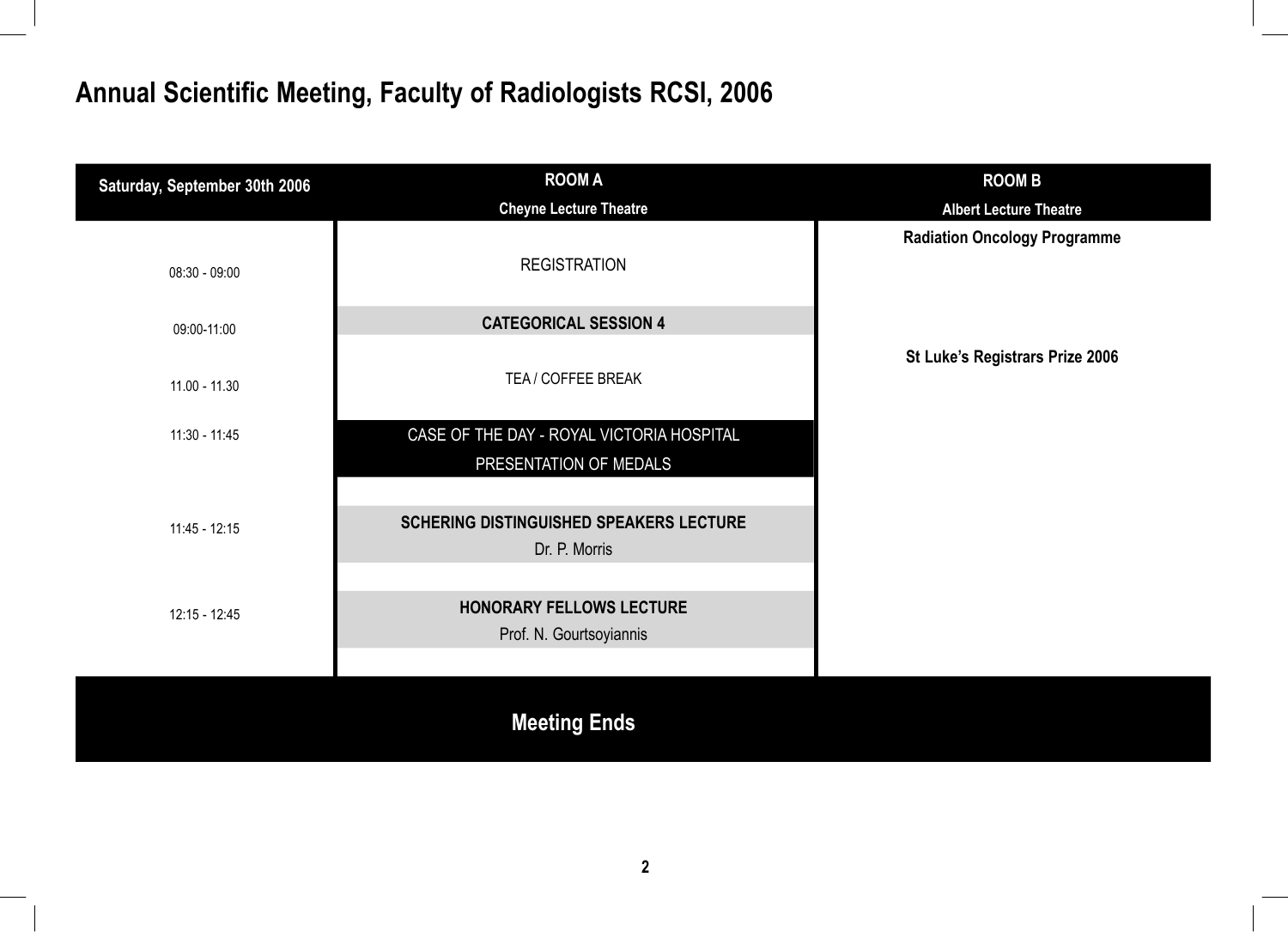**Thursday, September 28th, 2006** 

**Moderator: Dr. James Meaney, St. James's Hospital 14:00 - 15.30 Scientific Session 1: Albert Lecture Theatre**

| <b>Time</b> | Control No. | <b>Title</b>                                                                                                                              | <b>Presenter</b> | <b>Institution</b>                                             | <b>Senior Author</b> |
|-------------|-------------|-------------------------------------------------------------------------------------------------------------------------------------------|------------------|----------------------------------------------------------------|----------------------|
| 14:00       | 299-S-1     | Whole Body Low Dose CT: Dose Optimization and Comparision with<br>Skeletal Survey in the Staging of Multiple Myeloma                      | Gleeson          | Mater Misericordiae Hospital                                   | Eustace              |
| 14:09       | 299-S-2     | Anterior Femoral Condylar Chondromalacia In Patients With Patello-<br><b>Femoral Disease At MRI: Prevalence and Clinical Significance</b> | Mwangi           | Mater Misericordiae Hospital                                   | Eustace              |
| 14:18       | 299-S-3     | <b>Comparison of Technetium (Tc)-Granulocyte and Technetium</b><br>Susulomab scintigraphy in the evaluation of osteomyelitis              | Scanlon          | Mater Misericordiae Hospital                                   | O'Connell            |
| 14:27       | 299-S-5     | PET CT in the staging of multiple myeloma – correlation with disease<br>activity and treatment response                                   | Shortt           | Cappagh Orthopaedic Hospital &<br>Mater Misericordiae Hospital | Eustace              |
| 14:36       | 299-S-7     | MRI evaluation and measurement of the Normal Odontoid Peg<br>Position.                                                                    | Cronin           | University College Hospital Galway                             | Roche                |
| 14:45       | 299-S-21    | Age of Commencement of Union of the Epiphyses at the Knee: an<br>Irish population study.                                                  | McGrane          | <b>Cork University Hospital</b>                                | Spence               |
| 14:54       | 299-S-22    | Fat Depth at Intramuscular Injection Sites: Correlation with<br><b>Multifrequency Bioimpedance and BMI</b>                                | MacMahon         | Cappagh Orthopaedic Hospital &<br>Mater Misericordiae Hospital | Eustace              |
| 15:03       | 299-S-12    | Investigation of a novel, fast, high resolution 3D fat suppressed T1<br>weighted MRI sequence for gadolinium enhanced brain imaging.      | McGrath          | St. James's Hospital                                           | Meaney               |
| 15:12       | 299-S-14    | <b>Emergency Percutaneous Arterial Transcatheter Embolisation of</b><br><b>Acute Arterial Haemorrhage.</b>                                | Keeling          | <b>Beaumont Hospital</b>                                       | Lee                  |
| 15:21       | 299-S-18    | Efficacy and safety of the Angioseal vascular closure device after<br>antegrade puncture                                                  | Looby            | <b>Beaumont Hospital</b>                                       | Lee                  |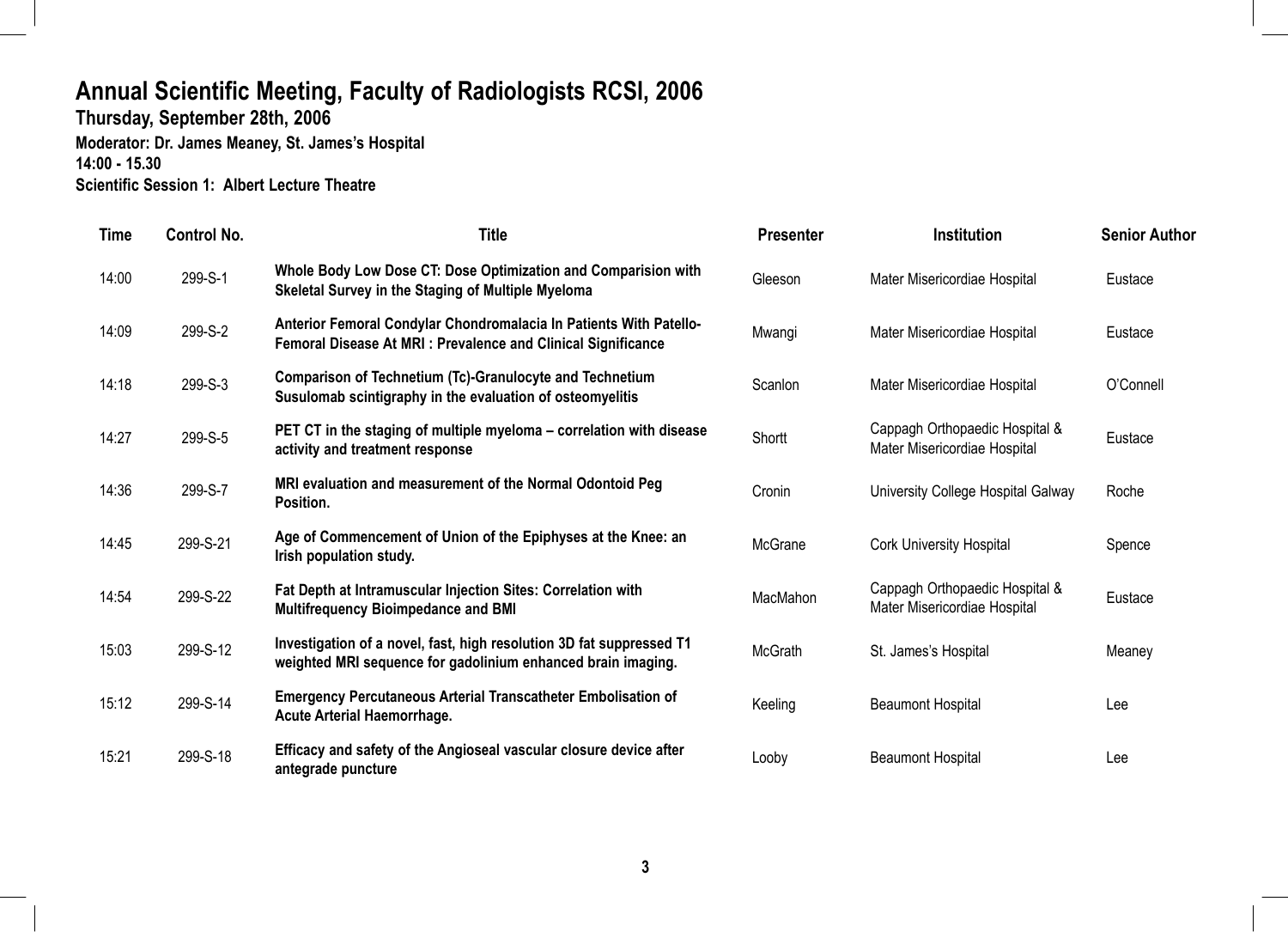**Thursday, September 28th, 2006 Moderator: Dr. Barry Kelly, Royal Victoria Hospital 16:00 - 17:30 Scientific Session 2: Albert Lecture Theatre**

| <b>Time</b> | <b>Control No.</b> | <b>Title</b>                                                                                                                                                           | <b>Presenter</b> | <b>Institution</b>                 | <b>Senior Author</b> |
|-------------|--------------------|------------------------------------------------------------------------------------------------------------------------------------------------------------------------|------------------|------------------------------------|----------------------|
| 16:00       | 299-S-11           | Imaging trends in patients with Crohn's disease                                                                                                                        | O'Regan          | <b>Cork University Hospital</b>    | Maher                |
| 16:09       | 299-S-13           | Prep Free CT Colonography In Frail Elderly Patients: A Viable<br>Alternative?                                                                                          | Keeling          | <b>Beaumont Hospital</b>           | Morrin               |
| 16:18       | 299-S-17           | Predicting choledocholithiasis in patients presenting with acute biliary<br>colic                                                                                      | McErlean         | <b>Beaumont Hospital</b>           | Lee                  |
| 16:27       | 299-S-8            | Unenhanced Multidetector CT in the diagnosis of urinary tract calculi:<br>factors predicting a positive yield and the incidence of significant<br>alternate diagnoses. | Delaney          | St. James's Hospital               | Meaney               |
| 16:36       | 299-S-9            | Factors affecting the histological outcome and finding of malignancy in<br>repeat prostate biopsies.                                                                   | Griffin          | University College Hospital Galway | <b>McCarthy</b>      |
| 16:45       | 299-S-23           | Initial Experience with Interstitial Brachytherapy in Patients with Prostate<br>Cancer                                                                                 | MacMahon         | Mater Misericordiae Hospital       | McNicholas           |
| 16:54       | 299-S-24           | Assessing competence in interpretation of Imaging studies during Final<br>Medical Examination: Experience from University College Cork (UCC).                          | O'Connor         | <b>Cork University Hospital</b>    | Maher                |
| 17:03       | 299-S-10           | Impact of Digital Mammography in Breast Cancer Screening: Initial<br><b>Experience in the Irish National Breast Screening Program.</b>                                 | Hambly           | Mater Misericordiae Hospital       | Flanagan             |
| 17:12       | 299-S-25           | <b>Contribution of Breast Ultrasound in Reduction of False Negative</b><br><b>Mammography Rate</b>                                                                     | Nthaba           | University College Hospital Galway | Sweeney              |
| 17:21       | 299-S-20           | Value of Software Fusion SPECT/CT in Routine Practice                                                                                                                  | Hambly           | Mater Private Hospital             | O'Connell            |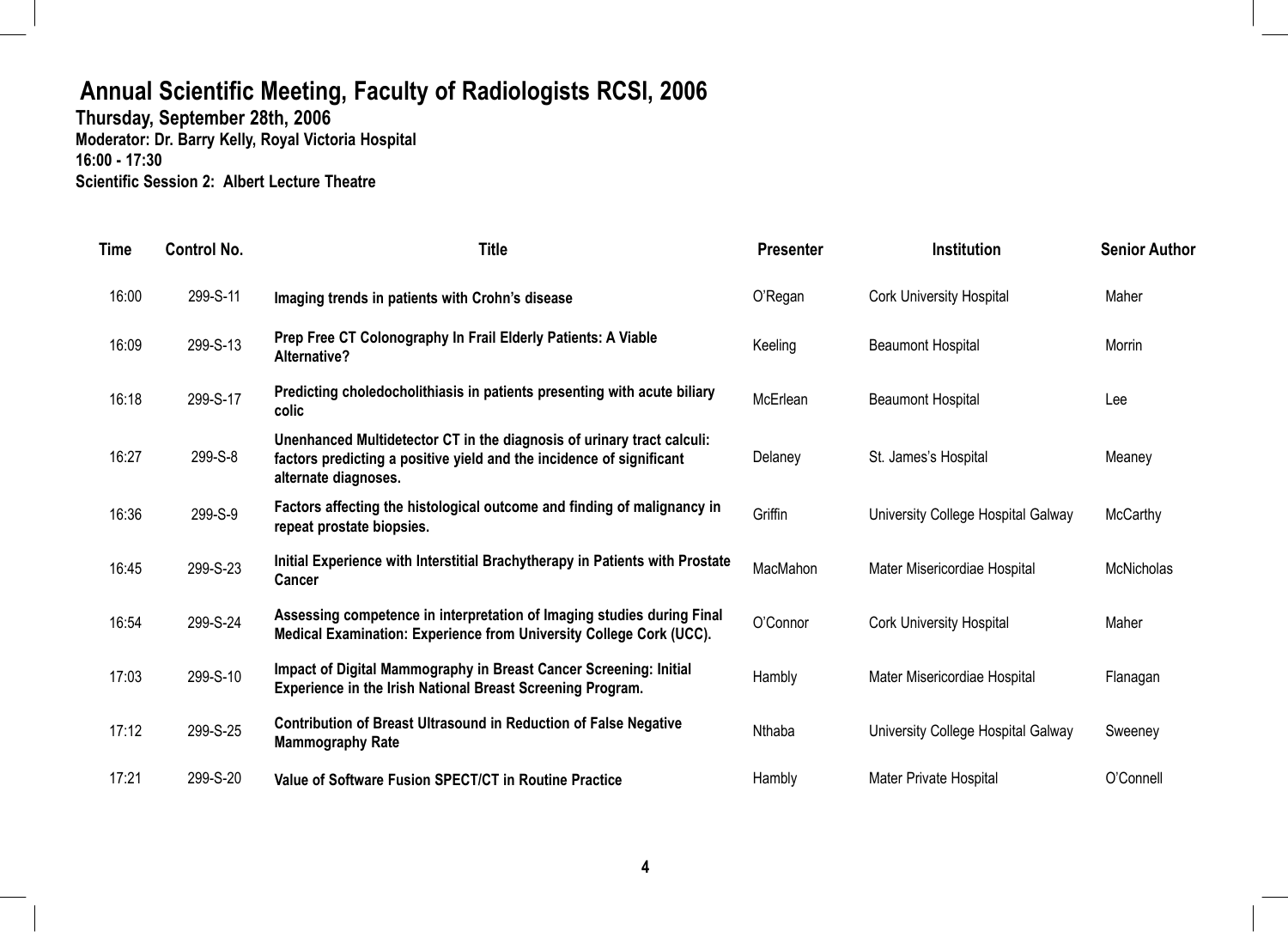## **Annual Scientific Meeting, Faculty of Radiologists RCSI, 2006 Cheyne Lecture Theatre**

### **DAY 1: Friday, September 29th, 2006**

Categorical Session 1 : Emergency Cardiovascular Imaging

*Moderator: Prof. Peter McCarthy, Dean Elect & Honorary Treasurer, Faculty of Radiologists*

#### **9:00 - 10:40**

| Time                   | Title                                      | Speaker      | Hospital                     |
|------------------------|--------------------------------------------|--------------|------------------------------|
| $9:00 - 9:20$          | <b>Acute Thoracic Syndromes</b>            | L. Lawler    | Mater Misericordiae Hospital |
| $9:20 - 09:40$         | <b>GI Embolisation</b>                     | M. Ryan      | St. James's Hospital         |
| $09:40 - 10:00$        | <b>Pulmonary Embolism</b>                  | J. Murray    | Mater Misericordiae Hospital |
| $10:00 - 10:20$        | Role of SPECT Myocardial Perfusion Imaging | M. O'Connell | Mater Misericordiae Hospital |
| $10:20 - 10:40$        | <b>Abdominal Aortic Stenting</b>           | A. Collins   | Royal Victoria Hospital      |
| Categorical Session 2: | <b>Emergency Abdominal Imaging</b>         |              |                              |
|                        |                                            |              |                              |

*Moderator: Dr. Dermot Malone, Chairman, Research Committee, Faculty of Radiologists*

#### **11:10 - 13:00**

| Time            | <b>Title</b>                 | Speaker        | Hospital                           |
|-----------------|------------------------------|----------------|------------------------------------|
| $11:10 - 11:30$ | Acute Abdomen: Trauma        | W. Torreggiani | Adelaide / Meath Hospital          |
| $11:30 - 11:50$ | Acute Abdomen: Non Trauma    | M. Maher       | <b>Cork University Hospital</b>    |
| $11:50 - 12:10$ | The Retroperitoneum          | P. Kavanagh    | James Connolly Memorial Hospital   |
| $12:10 - 12:30$ | Acute Gynaecological Imaging | A. McNamara    | Sligo General Hospital             |
| 12:30 - 12:50   | Paediatric Emergencies       | E. Twomey      | The Children's Hospital, Temple St |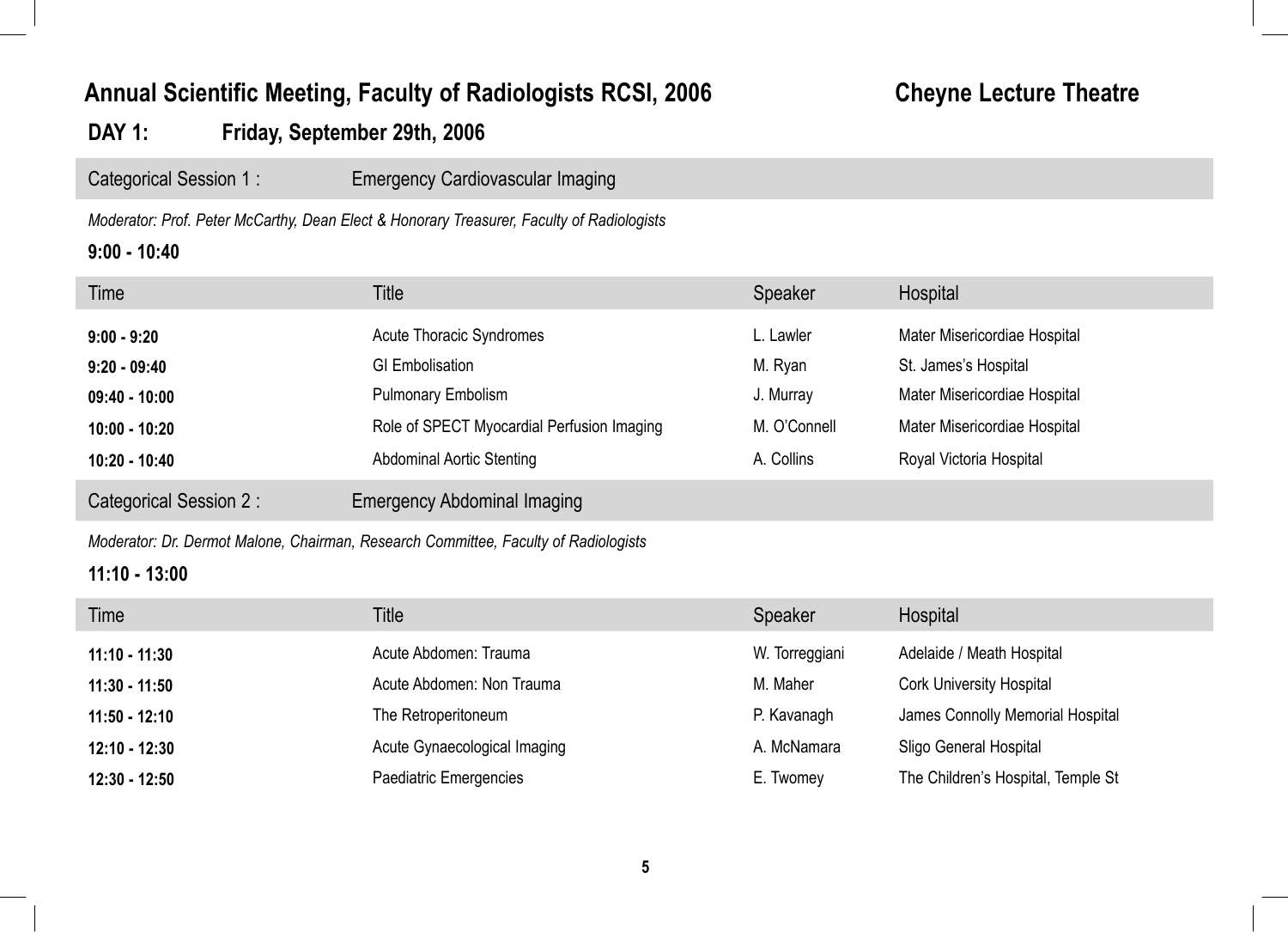## Annual Scientific Meeting, Faculty of Radiologists RCSI, 2006 **Cheyne Lecture Theatre**

| $14:00 - 14:30$                                                             | Faculty of Radiologists A.G.M.                                     |             |                                                                                       |
|-----------------------------------------------------------------------------|--------------------------------------------------------------------|-------------|---------------------------------------------------------------------------------------|
|                                                                             |                                                                    |             |                                                                                       |
| Categorical Session 3 :                                                     | Neuroradiology Imaging                                             |             |                                                                                       |
| Moderator: Dr. Lynn Johnston, Consultant Radiologist, Belfast City Hospital |                                                                    |             |                                                                                       |
| 14:30 - 16:00                                                               |                                                                    |             |                                                                                       |
| Time                                                                        | <b>Title</b>                                                       | Speaker     | Hospital                                                                              |
|                                                                             |                                                                    |             |                                                                                       |
| 14:30 - 15:00                                                               | Back to Basics: Emergency Neuroimaging                             | J. Thornton | <b>Beaumont Hospital</b>                                                              |
| 15:00 - 15:30                                                               | Vertebroplasty and Sacroplasty                                     | P. Morris   | Wake Forest University Medical Center,<br>Winston-Salem, NC                           |
| $15:30 - 16:00$                                                             | Miscellaneous Musculoskeletal Emergencies                          | R. Ryan     | Mayo General Hospital                                                                 |
| $16:00 - 16:30$                                                             | <b>Haughton Lecture</b>                                            |             |                                                                                       |
| Title:                                                                      | MR Imaging of Inflammatory Bowel Disease: Strengths and weaknesses |             |                                                                                       |
|                                                                             | Prof. N. Gourtsoyiannis                                            |             | Professor & Chairman, Department of<br>Radiology, University of Crete, Medical School |
| <b>Moderator:</b>                                                           | Dr. Eamann Breatnach, Dean, Faculty of Radiologists                |             |                                                                                       |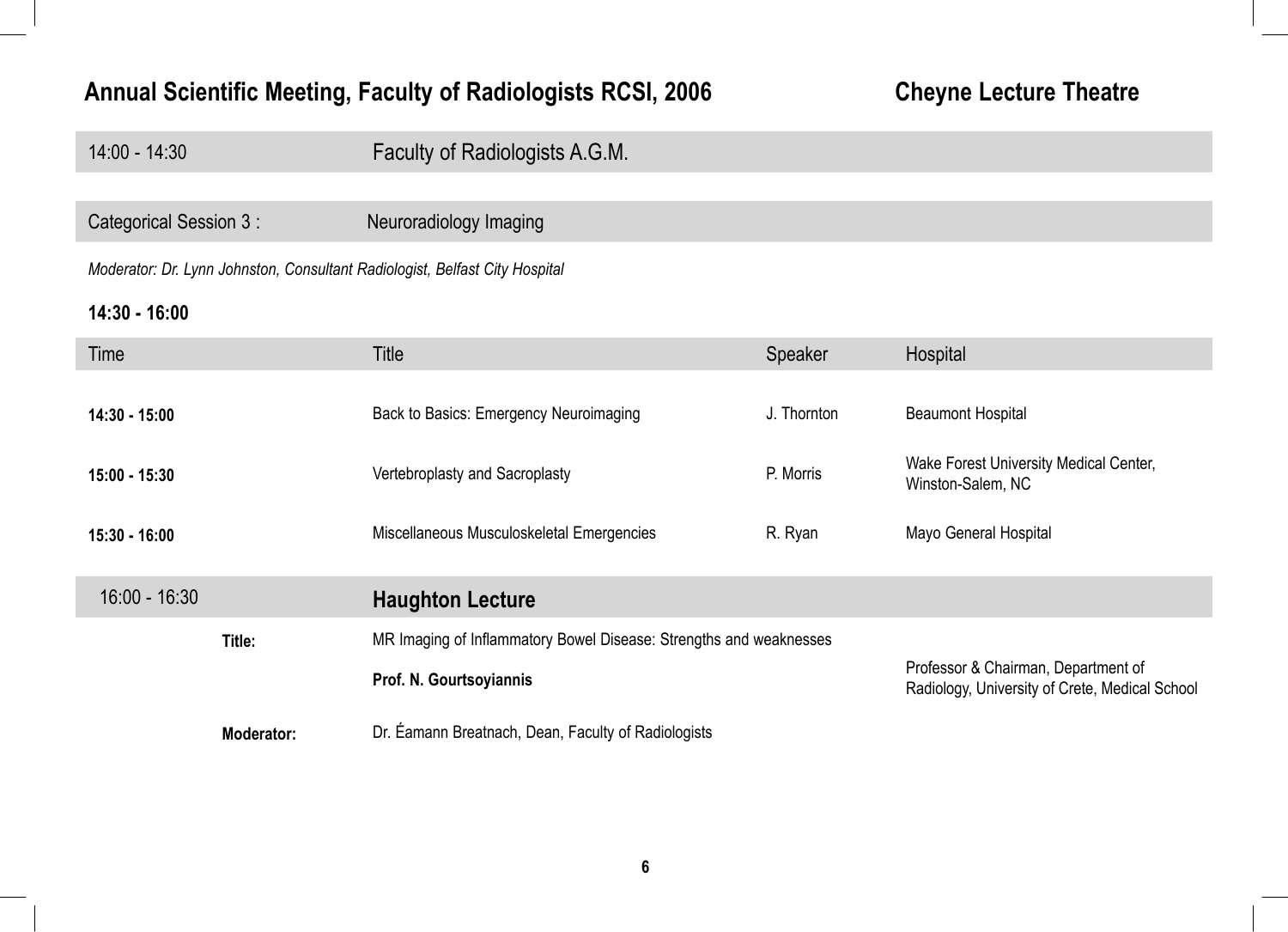## **Annual Scientific Meeting, Faculty of Radiologists RCSI, 2006 Cheyne Lecture Theatre**

## **DAY 2: Saturday, September 30th 2006**

Categorical Session 4 Future Directions

*Moderator: Dr. Éamann Breatnach, Dean, Faculty of Radiologists*

#### **9:00 - 11:00**

| Time                          | <b>Title</b>                                                                                               | Speaker                 | Hospital                                                                              |
|-------------------------------|------------------------------------------------------------------------------------------------------------|-------------------------|---------------------------------------------------------------------------------------|
| $9:00 - 9:30$                 | Teleradiology                                                                                              | I. Kelly                | Waterford Regional Hospital                                                           |
| $9:30 - 10:00$                | The future of e-learning in UK radiology                                                                   | P. Cook                 | Royal Cornwall Hospital                                                               |
| $10:00 - 10:30$               | From Virtual Reality to the Operating Theatre and Cath Lab                                                 | A. Gallagher            | Royal College of Surgeons in Ireland                                                  |
| $10:30 - 11:00$               | Overview of Nanotechnology                                                                                 | M. Lee                  | <b>Beaumont Hospital</b>                                                              |
| $11:30 - 11:45$               | CASE OF THE DAY PANEL: DIAGNOSES AND DISCUSSION                                                            |                         |                                                                                       |
|                               | Royal Victoria Hospital, Belfast                                                                           |                         |                                                                                       |
| <b>Moderator:</b>             | Dr Jacqueline McKillen                                                                                     |                         |                                                                                       |
| <b>Presentation of Medals</b> |                                                                                                            |                         |                                                                                       |
| $11:45 - 12:15$               | <b>Schering Distinguished Speakers Lecture</b>                                                             |                         |                                                                                       |
| Moderator:                    | <b>Endovascular Treatment of Cerebral Aneurysms</b><br>Dr. Éamann Breatnach, Dean, Faculty of Radiologists | Dr. P. Morris           | Wake Forest University Medical Center,<br>Winston-Salem, NC                           |
| $12:15 - 12:45$               | <b>Honorary Fellows Lecture</b>                                                                            |                         |                                                                                       |
|                               | European Radiology                                                                                         | Prof. N. Gourtsoyiannis | Professor & Chairman, Department of<br>Radiology, University of Crete, Medical School |
| Moderator:                    | Dr. Eamann Breatnach, Dean, Faculty of Radiologists                                                        |                         |                                                                                       |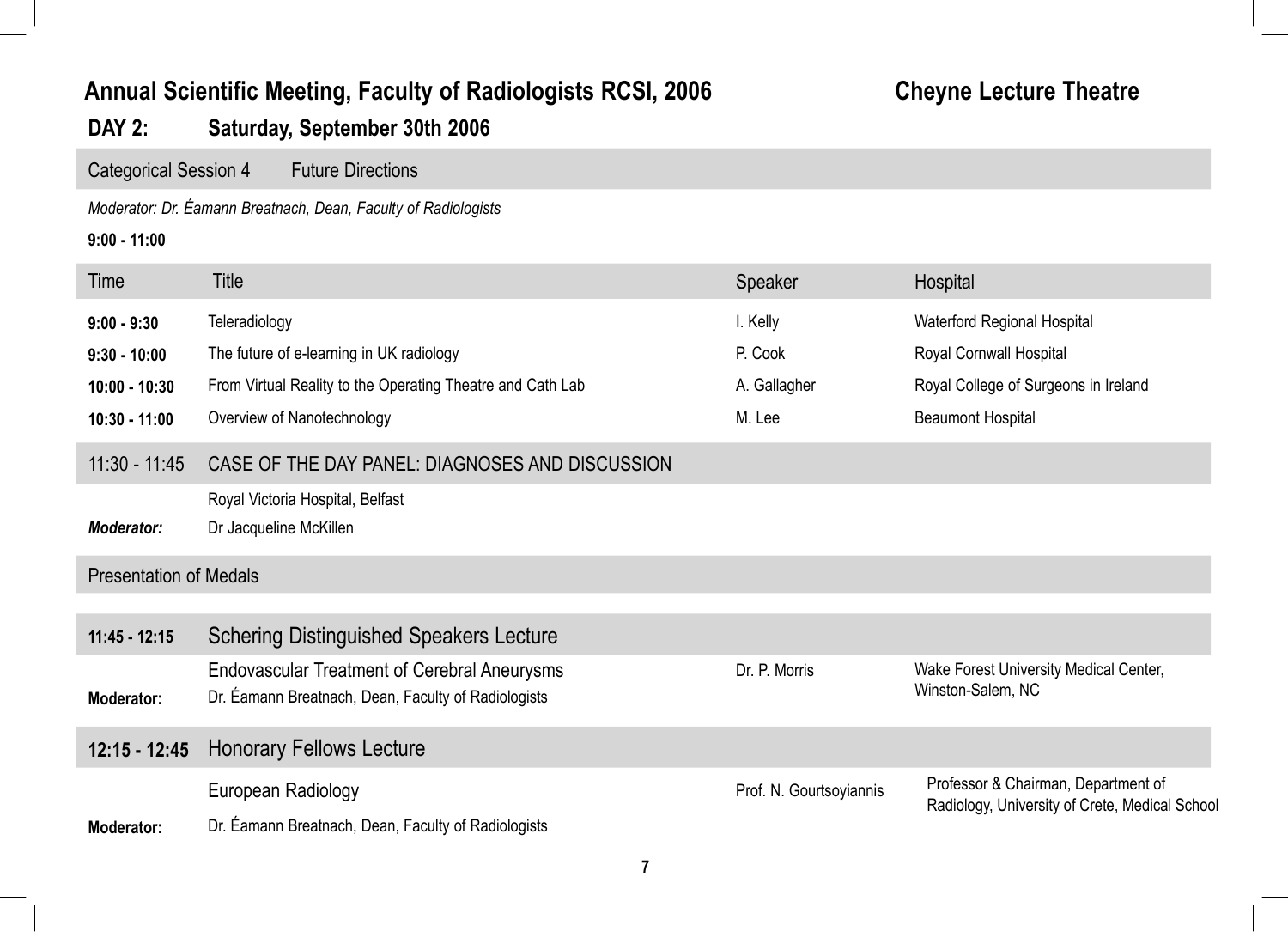## **Annual Scientific Meeting, Faculty of Radiologists RCSI, 2006** POSTER PRESENTATIONS

| Display No 1 | MRI Manifestations of Neurofibromatosis Type 1 in Children<br>J B Chami, S Ryan.<br>Departments of Radiology, Children's University Hospital, Temple Street, Dublin                                                           |
|--------------|-------------------------------------------------------------------------------------------------------------------------------------------------------------------------------------------------------------------------------|
| Display No 2 | Clinical significance of Pneumatosis Intestinalis; Imaging, Pathology & Pitfalls<br>Scanlon. TG, Ni Mhuircheartaigh. N, Hambly. N, McNicholas. M, Fenlon. H.<br>Department of Radiology, Mater Misericordiae Hospital, Dublin |
| Display No 3 | Imaging of Femoro-acetabular Impingement<br>CP Shortt, A O Hare, J O Byrne, S Eustace<br>Cappagh National Orthopaedic Hospital, Dublin                                                                                        |
| Display No 4 | <b>Pulmonary Arteriovenous Malformations. A Pictorial review</b><br>S Leong, SA O'Keeffe, J McCann, JM Ryan, N McEniff<br>Department of Radiology, St. James's Hospital, Dublin 8                                             |

**Display No 5 Emergency Radiology: Missed Fractures of the Lower Limb: Pictorial Review** Vusirikala Murty<sup>1</sup>, N El Saeity<sup>2</sup>, N Ramesh<sup>1</sup> *1Portlaoise Regional Hospital, HSE; 2Leeds/Bradford Hospital, UK*

- **Display No 6 Emergency Radiology: Missed Fractures of the Upper Limb: Pictorial Review** Vusirikala Murty<sup>1</sup>, N El Saeity<sup>2</sup>, N Ramesh<sup>1</sup> *1Portlaoise Regional Hospital, HSE; 2Leeds/Bradford Hospital, UK*
- **Display No 7 The Role of MR Spectroscopy in Paediatric Neuroimaging** David Rea, Eilish Twomey, Veronica Donoghue, Stephanie Ryan *Radiology Department, Children's University Hospital, Temple Street, Dublin*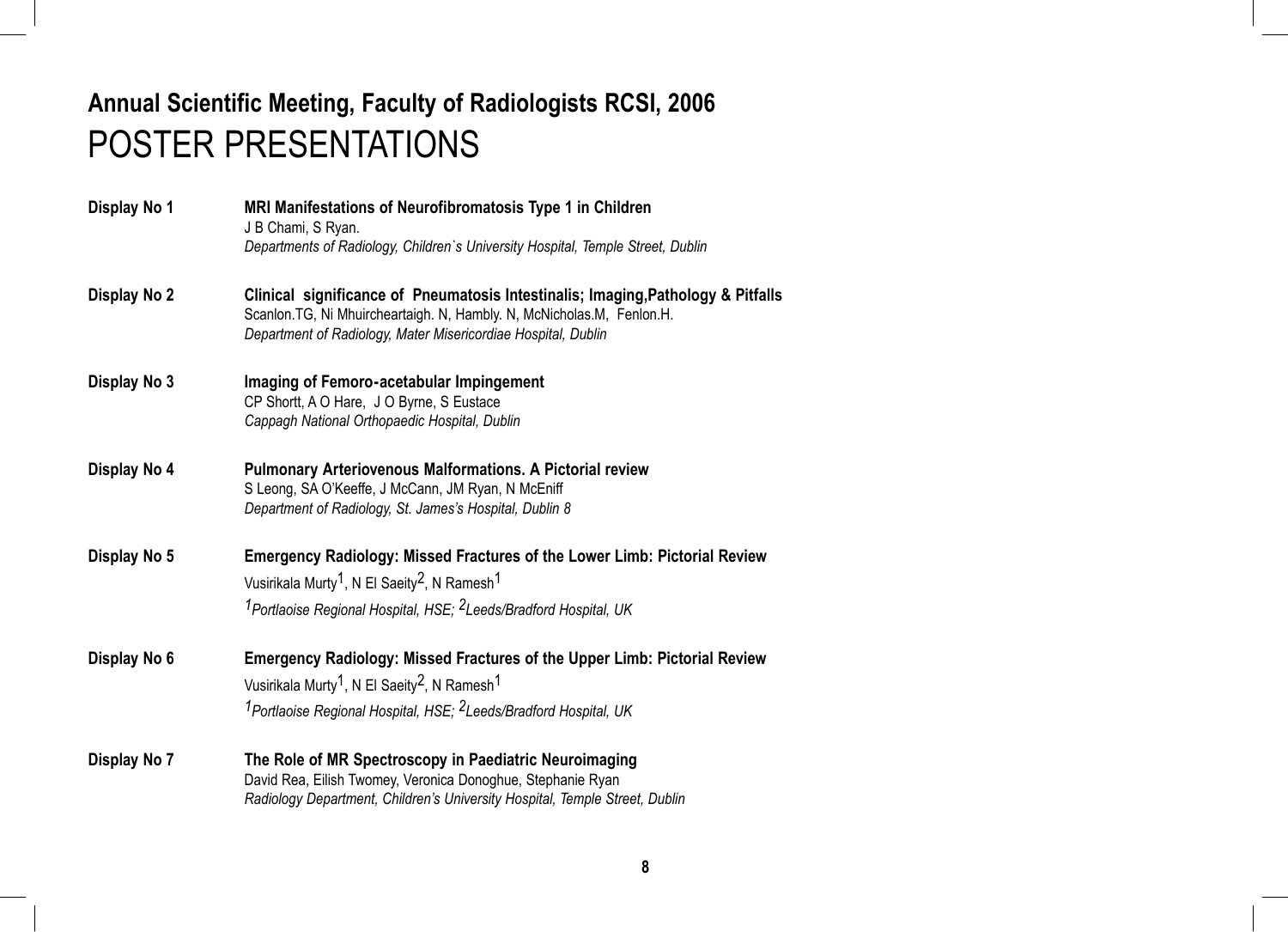| Display No 8  | Imaging features of novel fracture fixation devices in modern orthopaedic practice.<br>I Brennan <sup>1</sup> , SA O'Keeffe <sup>1</sup> , B Anto <sup>2</sup> , H Smyth <sup>2</sup> , N McEniff <sup>1</sup><br>Department of Diagnostic Imaging, St James's Hospital, Dublin<br>1.<br>2.<br>Department of Orthopaedic Surgery, St James's Hospital, Dublin |
|---------------|---------------------------------------------------------------------------------------------------------------------------------------------------------------------------------------------------------------------------------------------------------------------------------------------------------------------------------------------------------------|
| Display No 9  | Is there an association between Prostate Carcinoma and other Renal Tract Pathologies? A Review of MRI findings<br>C G Cronin, D G Lohan, E Delappe, C McManus, C Roche, P McCarthy<br>Dept. of Radiology, University College Hospital Galway                                                                                                                  |
| Display No 10 | Characteristic Appearances of Non-Malignant Areas of Increased Radiotracer Uptake on Bone Scintigraphy- A Review<br>C G Cronin, D G Lohan, N Gough, E Delappe, D O'Keeffe.<br>Department of Radiology, University College Hospital, Galway                                                                                                                    |
| Display No 11 | Uro-radiological Interventions- indication, outcome, controversies and complication<br>C G Cronin, D G Lohan, C P Meehan, N Gough, I Davidson, G J O'Sullivan, P McCarthy<br>Department of Radiology, University College Hospital, Galway                                                                                                                     |
| Display No 12 | Pearls and Pitfalls in imaging Pelvi-Ureteric Junction (PUJ) Obstruction.<br>C G Cronin, D G Lohan, N Gough, S Persad, E Delappe, C Roche, P McCarthy<br>Department of Radiology, University College Hospital, Galway                                                                                                                                         |
| Display No 13 | MRI of suspected scaphoid fractures. Information overload?<br>Mullan, D. Sherif, Z. Rodgers, M. Herbert, J.<br>Department of Radiology, Whiston Hospital, Liverpool, UK                                                                                                                                                                                       |
| Display No 14 | Differential diagnosis of lesions involving the brain and spinal cord in patients with lymphoma<br>A. McGrath, C. Farrelly, N. Sheehy, J.F.M. Meaney<br>Dept. of Radiology, St. James's Hospital, Dublin                                                                                                                                                      |
| Display No 15 | <b>Neonatal Bowel Obstruction: A Pictorial Review</b><br>David Rea, Eilish Twomey, Stephanie Ryan, Veronica Donoghue<br>Radiology Department, Children's University Hospital, Temple Street, Dublin 1                                                                                                                                                         |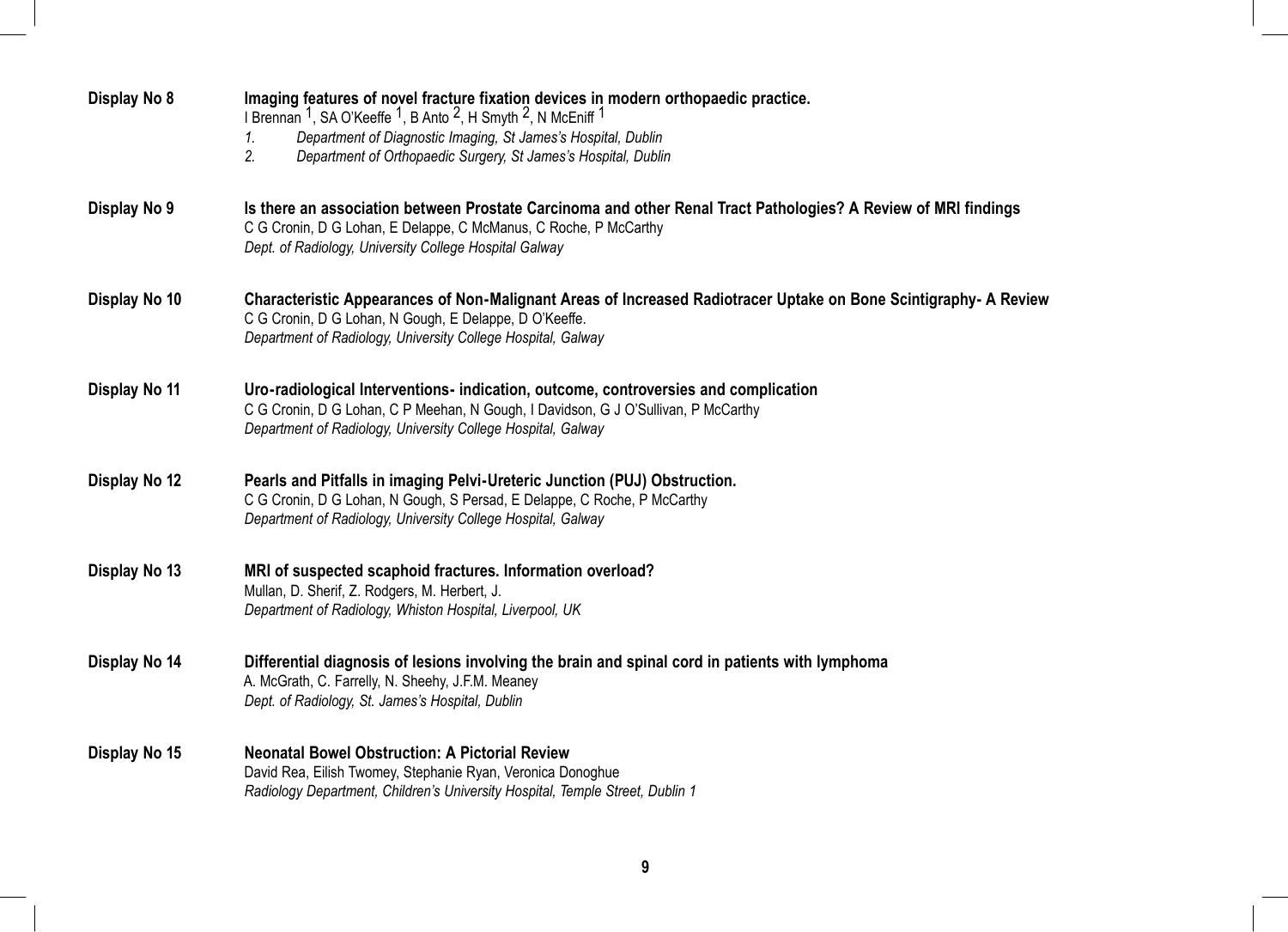| Display No 16 | <b>Necrotizing Enterocolitis: A Pictorial Review</b><br>David Rea, Eilish Twomey, Stephanie Ryan, Veronica Donoghue<br>Radiology Department, Children's University Hospital, Temple Street, Dublin 1                                                                                                                                                                                                                            |
|---------------|---------------------------------------------------------------------------------------------------------------------------------------------------------------------------------------------------------------------------------------------------------------------------------------------------------------------------------------------------------------------------------------------------------------------------------|
| Display No 17 | <b>Contrast Induced Nephropathy: A Review.</b><br>K McCarthy, CG Cronin, D Reddan, P McCarthy.<br>Department of Radiology and Nephrology, University College Hospital, Galway.                                                                                                                                                                                                                                                  |
| Display No 18 | Spondylolysis – Contemporary Understandings, Imaging and Management<br>C Shaw, C Shortt, S Eustace<br>Dept of Radiology, Mater Misericordiae Hospital, Dublin                                                                                                                                                                                                                                                                   |
| Display No 19 | Paediatric vascular lesions- Neurovascular Interventional Radiology to the rescue<br>A. Mc Erlean <sup>1</sup> , M. Hurley <sup>1</sup> , S. Looby <sup>1</sup> , E. Phelan <sup>2</sup> , M.J. Lee <sup>1</sup> , P. Brennan <sup>1</sup> , J. Thornton <sup>1</sup><br>Department of Radiology, Beaumont Hospital, Dublin <sup>1</sup><br>Department of Radiology, Our Lady's Hospital for Sick Children, Dublin <sup>2</sup> |
| Display No 20 | Abdominal Radiography in Intussusception in Paediatrics<br>S. Looby, V. O'Donoghue, S. Ryan<br>Department of Paediatric Radiology, Children's University Hospital, Temple Street, Dublin                                                                                                                                                                                                                                        |
| Display No 21 | <b>Abdominal Cysts in the Neonate</b><br>S. Looby, A. Tarrant, E. Twomey, V. Donoghue, S. Ryan<br>Department of Paediatric Radiology, Children's University Hospital, Temple Street.                                                                                                                                                                                                                                            |
| Display No 22 | Vitamin D Deficient Rickets – a Re-emerging Issue in our Immigrant Population<br>J. Bracken, S. Ryan, D. Gill, T. Dunne<br>Children's University Hospital, Temple St., Dublin                                                                                                                                                                                                                                                   |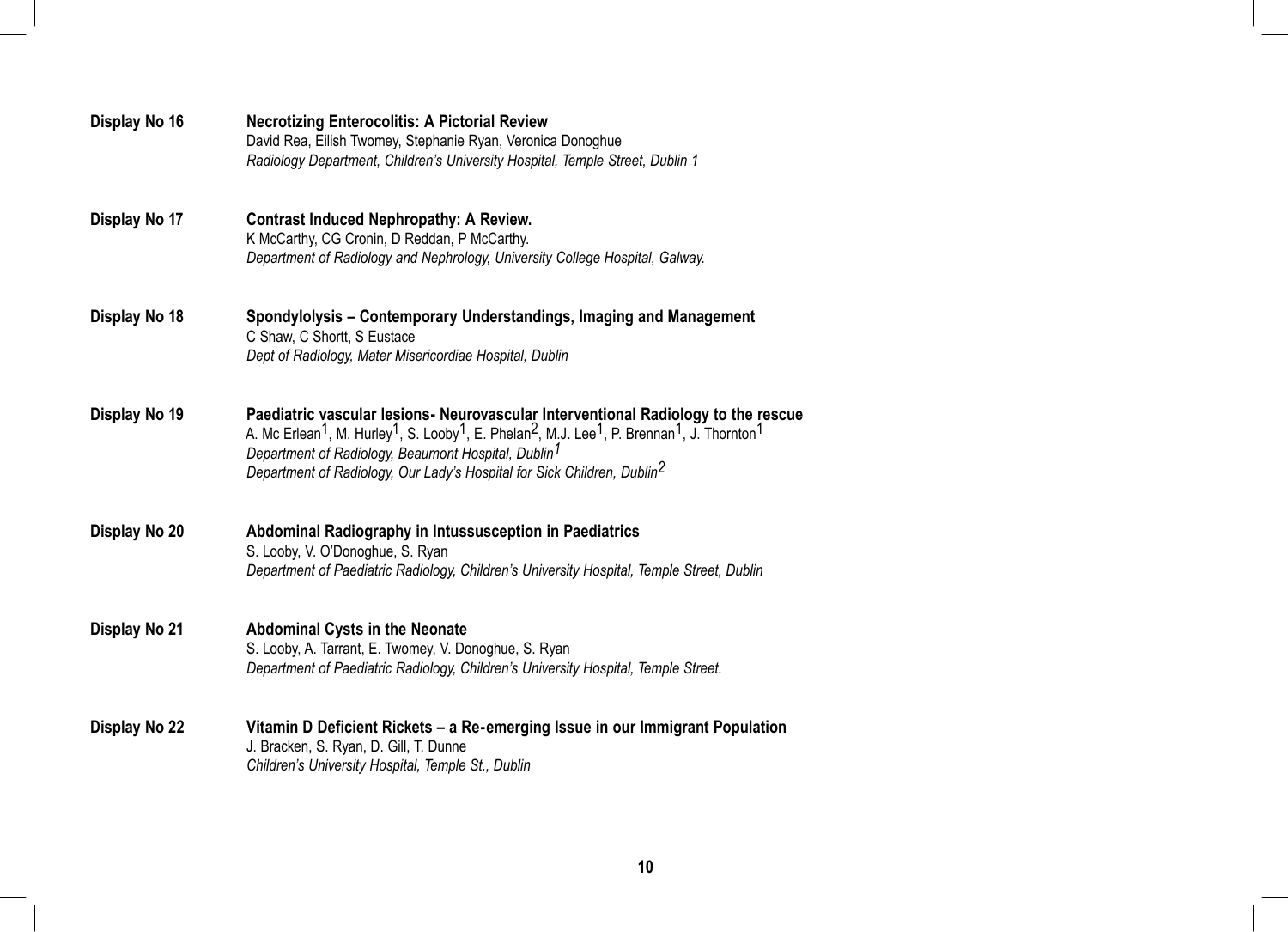| Display No 23 | Multimodality Imaging of Pyelonephritis in the Adult<br>Stunell H, Buckley O, Feeney J, Geoghegan T, Browne RFJ, Torreggiani WC<br>Department of Radiology, Adelaide & Meath Hospitals incorporating the National Children's Hospital (AMNCH), Tallaght, Dublin                                                                                                                                                                            |
|---------------|--------------------------------------------------------------------------------------------------------------------------------------------------------------------------------------------------------------------------------------------------------------------------------------------------------------------------------------------------------------------------------------------------------------------------------------------|
| Display No 24 | Prostate Carcinoma Staging using Endorectal MRI and subsequent correlation with histology<br>O'Brien J <sup>1</sup> , Aherne S <sup>2</sup> , Buckley O <sup>1</sup> , Loftus B <sup>2</sup> , Thornhill J <sup>3</sup> , Browne R <sup>1</sup> , Torreggiani W <sup>1</sup> .<br>Department of Radiology <sup>1</sup> , Department of Pathology <sup>2</sup> and Department of Urology <sup>3</sup> , Adelaide and Meath Hospital, Dublin |
| Display No 25 | Spinal Trauma: Contemporary approaches to diagnosis with an emphasis on MRI<br>N Ni Mhuircheartaigh, N Hambly, T Scanlon, SE Eustace, J Murray<br>Mater Misericordiae University Hospital, Eccles Street, Dublin                                                                                                                                                                                                                           |
| Display No 26 | Imaging the Complications of Total Hip Replacement.<br>Moriarty JM <sub>1</sub> , Short C <sub>2</sub> , O'Byrne J <sub>3</sub> , Eustace S <sub>1</sub><br>1: Dept. of Radiology, Mater Misericordiae University Hospital<br>2: Dept. of Radiology, Cappagh National Orthopaedic Hospital<br>3. Dept. of Orthopaedic Surgery, Cappagh National Orthopaedic Hospital                                                                       |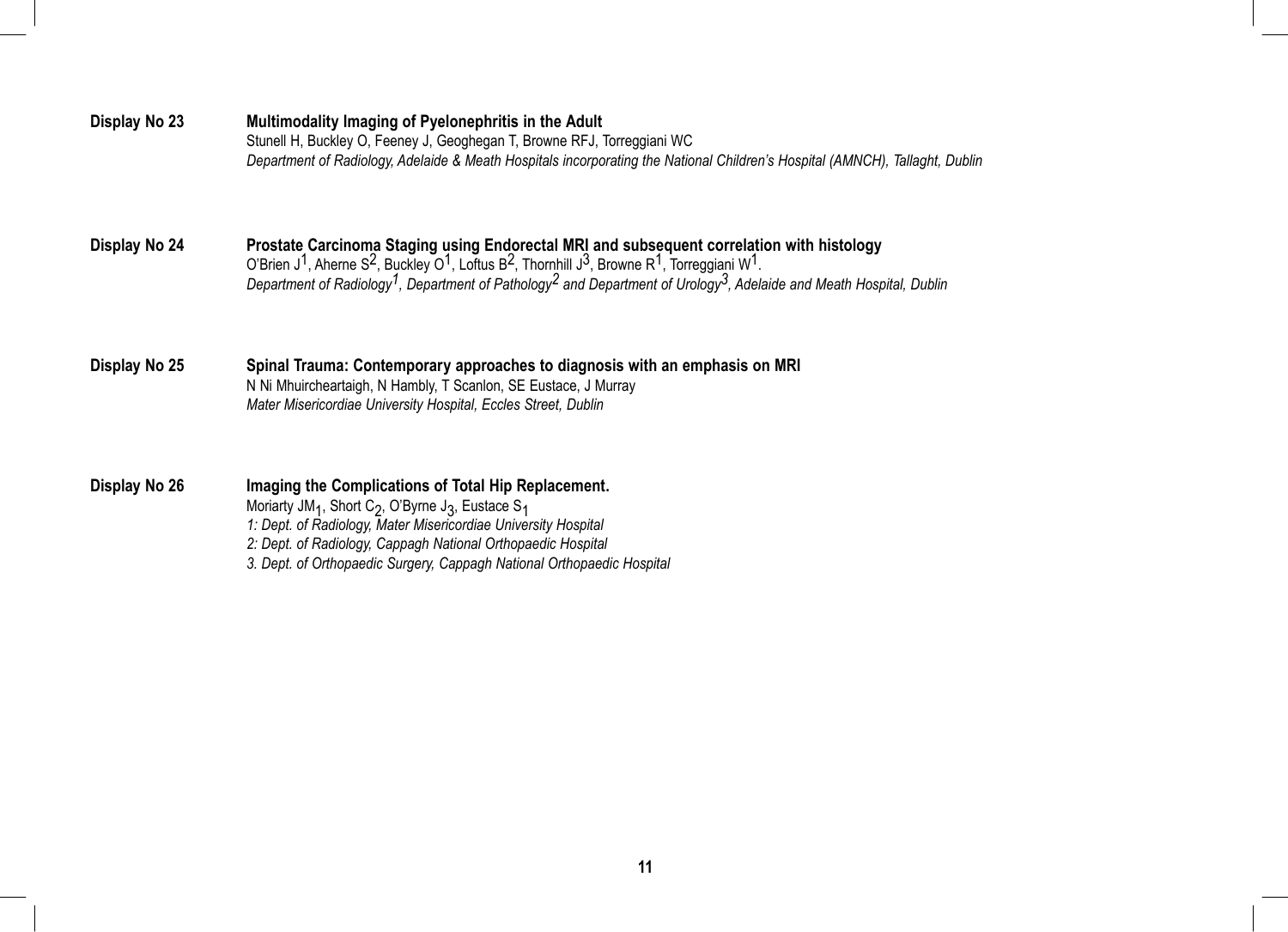## **Annual Scientific Meeting, Faculty of Radiologists RCSI, 2006** ORAL PRESENTATIONS

| <b>Control No: 299-S-1</b> | Whole Body Low Dose CT: Dose Optimization and Comparision with Skeletal Survey in the Staging of Multiple Myeloma<br>Gleeson TG, Scanlon T, O'Hare A, Hambly N, O'Gorman P, Eustace S.<br>Dept. of Radiology, Mater Misericordiae University Hospital, Dublin                |
|----------------------------|------------------------------------------------------------------------------------------------------------------------------------------------------------------------------------------------------------------------------------------------------------------------------|
| <b>Control No: 299-S-2</b> | Anterior Femoral Condylar Chondromalacia In Patients With Patello-Femoral Disease At MRI: Prevalence and Clinical Significance<br>I Mwangi, P MacMahon, S Eustace<br>Dept. of Radiology, Mater Misericordiae Hospital, Dublin                                                |
| <b>Control No: 299-S-3</b> | Comparison of Technetium (Tc)-Granulocyte and Technetium Susulomab scintigraphy in the evaluation of osteomyelitis<br>TG Scanlon, N Ni Mhuircheartaigh, N Hambly, SE Eustace, MJ O Connell.<br>Department of Radiology, Mater Misericordiae Hospital, Dublin                 |
| <b>Control No: 299-S-5</b> | PET CT in the staging of multiple myeloma – correlation with disease activity and treatment response<br>CP Shortt, T Gleeson, P O'Gorman, M O'Connell, S Eustace<br>Cappagh National Orthopaedic Hospital and Mater Misericordiae Hospital, Dublin                           |
| Control No: 299-S-7        | MRI evaluation and measurement of the Normal Odontoid Peg Position.<br>Cronin CG, Lohan DG, Meehan CP, Murphy J, Roche C<br>Dept of Radiology, University College Hospital Galway                                                                                            |
| <b>Control No: 299-S-8</b> | Unenhanced Multidetector CT in the diagnosis of urinary tract calculi: factors predicting a positive yield<br>and the incidence of significant alternate diagnoses.<br>Delaney H, O `Keeffe S, Meaney JFM,<br>Department of Diagnostic Imaging, St. James's Hospital, Dublin |
| <b>Control No: 299-S-9</b> | Factors affecting the histological outcome and finding of malignancy in repeat prostate biopsies.<br>T. Griffin, E. Kelliher, P. McCarthy.<br>Dept of Radiology, University College Hospital Galway                                                                          |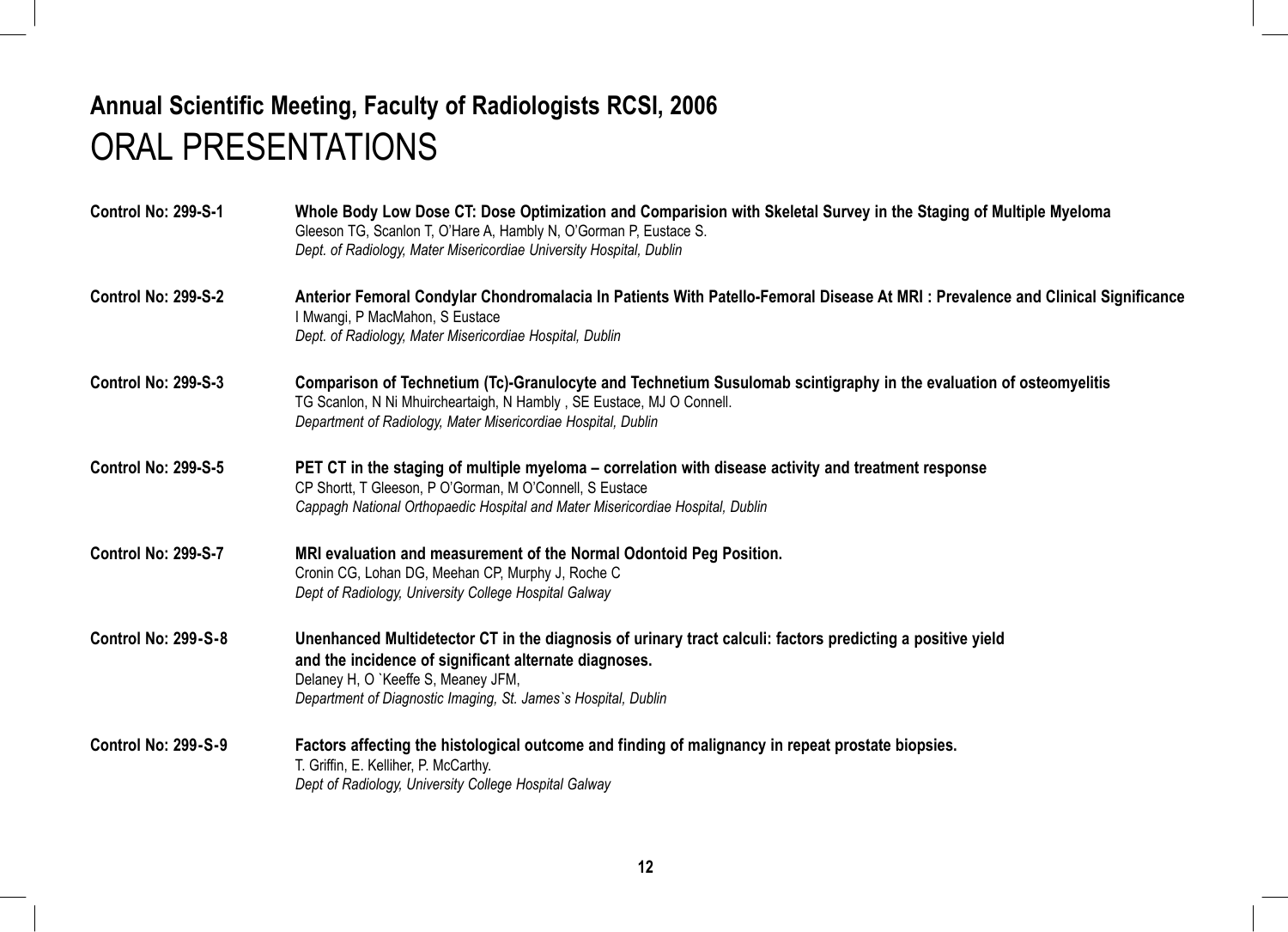| <b>Control No: 299-S-10</b> | Impact of Digital Mammography in Breast Cancer Screening: Initial Experience in the Irish National Breast Screening Program.<br>N Hambly, S Walsh, T Scanlon, G Egan, N Phelan, F Flanagan<br>Dept of Radiology, Mater Misericordiae Hospital, Dublin                                                                                        |
|-----------------------------|----------------------------------------------------------------------------------------------------------------------------------------------------------------------------------------------------------------------------------------------------------------------------------------------------------------------------------------------|
| <b>Control No: 299-S-11</b> | Imaging trends in patients with Crohn's disease<br>O'Regan K <sup>1</sup> , Curran C <sup>1</sup> , Desmond A <sup>2</sup> , Kelly D <sup>1</sup> , Shanahan F <sup>2</sup> , Maher M <sup>1</sup><br>Department of Radiology, Cork University Hospital, Cork<br><sup>2</sup> Department of Gastroenterology, Cork University Hospital, Cork |
| <b>Control No: 299-S-12</b> | Investigation of a novel, fast, high resolution 3D fat suppressed T1 weighted MRI sequence for gadolinium enhanced brain imaging.<br>A.McGrath, N.Sheehy, S. O'Keeffe, J.F.M.Meaney<br>Department of Diagnostic Imaging, St. James's Hospital, Dublin                                                                                        |
| <b>Control No: 299-S-13</b> | Prep Free CT Colonography In Frail Elderly Patients: A Viable Alternative?<br>Keeling AN, Morrin MM.<br>Department of Academic Radiology, Beaumont Hospital, Dublin                                                                                                                                                                          |
| <b>Control No: 299-S-14</b> | Emergency Percutaneous Arterial Transcatheter Embolisation of Acute Arterial Haemorrhage.<br>Keeling AN, Lee MJ.<br>Department of Academic Radiology, Beaumont Hospital, Dublin                                                                                                                                                              |
| <b>Control No: 299-S-17</b> | Predicting choledocholithiasis in patients presenting with acute biliary colic<br>A Mc Erlean, D Duke, S Looby, M Morrin, MJ Lee<br>Department of Radiology, Beaumont Hospital, Dublin                                                                                                                                                       |
| <b>Control No: 299-S-18</b> | Efficacy and safety of the Angioseal vascular closure device after antegrade puncture<br>Looby S, Given MF, Geoghegan T, Mc Erlean A, Lee M<br>Department of Radiology, Beaumont Hospital, Dublin                                                                                                                                            |
| <b>Control No: 299-S-20</b> | Value of Software Fusion SPECT/CT in Routine Practice<br>N Hambly 1, N Ni Mhuircheartaigh 1, S Maguire 2, P Gilligan 2, MJ O'Connell 1<br>1 Dept Rad MMUH and 2 Dept Medical Physics Mater Private Hospital                                                                                                                                  |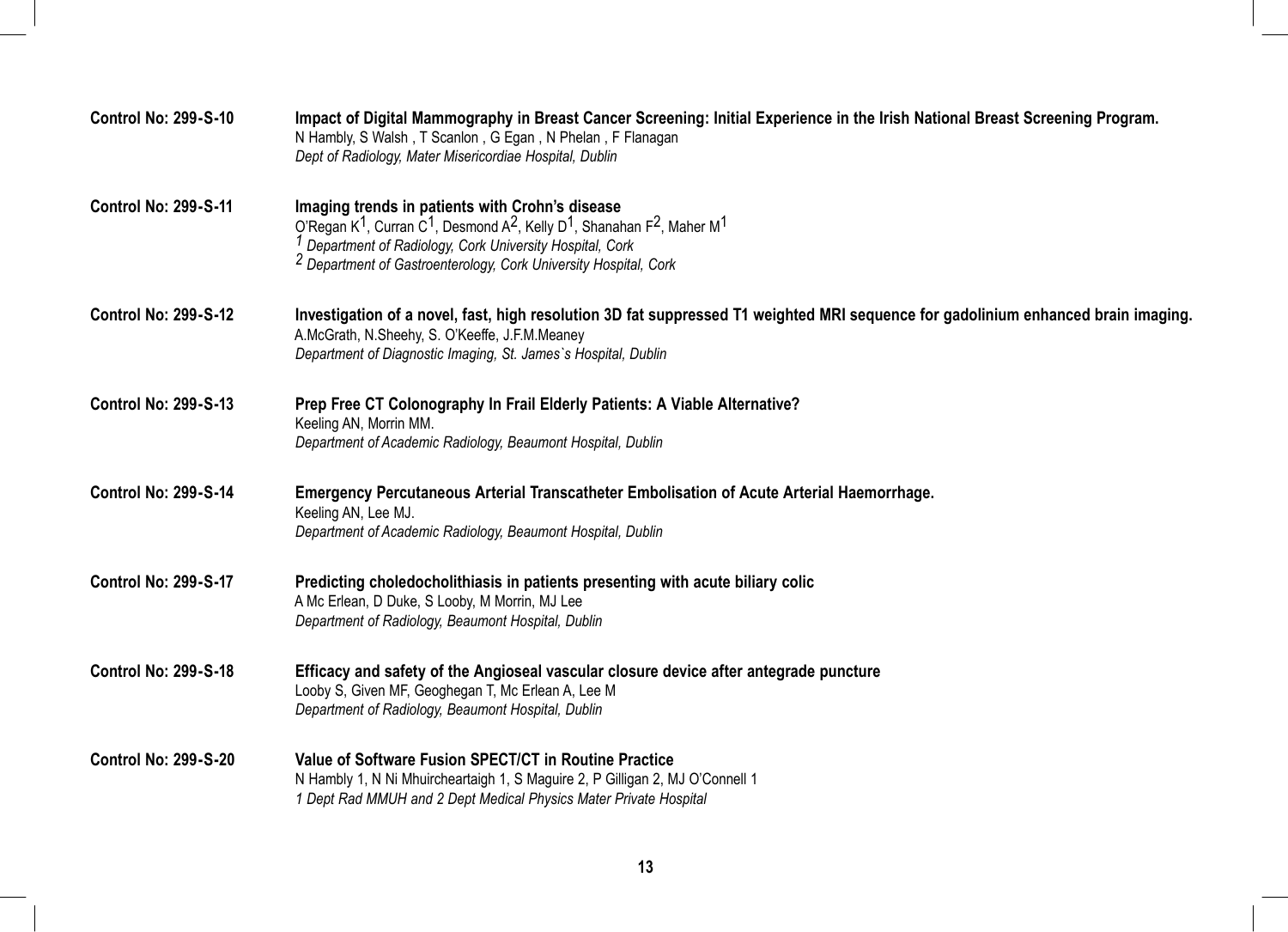| <b>Control No: 299-S-21</b> | Age of Commencement of Union of the Epiphyses at the Knee: an Irish population study.<br>McGrane S <sup>1</sup> , O'Connor JE <sup>2</sup> , Bogue C <sup>1</sup> , Last J <sup>2</sup> , Spence L <sup>1</sup><br><sup>1</sup> Department of Radiology, Cork University Hospital.<br><sup>2</sup> UCD School of Medicine and Medical Science, Dublin                                                                                                                 |
|-----------------------------|-----------------------------------------------------------------------------------------------------------------------------------------------------------------------------------------------------------------------------------------------------------------------------------------------------------------------------------------------------------------------------------------------------------------------------------------------------------------------|
| <b>Control No: 299-S-22</b> | Fat Depth at Intramuscular Injection Sites: Correlation with Multifrequency Bioimpedance and BMI<br>MacMahon $PJ1$ , McGarvey A <sup>2</sup> , Eustace SJ <sup>1</sup> .<br>Cappagh National Orthopaedic Hospital, Finglas, Dublin<br><sup>2</sup> Department of Anatomy, Royal College of Surgeons of Ireland.                                                                                                                                                       |
| <b>Control No: 299-S-23</b> | Initial Experience with Interstitial Brachytherapy in Patients with Prostate Cancer<br>MacMahon PJ, Maher M, McNicholas M.<br>Department of Radiology, Mater Misericordiae University Hospital, Dublin                                                                                                                                                                                                                                                                |
| <b>Control No: 299-S-24</b> | Assessing competence in interpretation of Imaging studies during Final Medical Examination:<br><b>Experience from University College Cork (UCC).</b><br>OJ O'Connor, S. O'Flynn, R. Lynch, L. Spence, M. Ryan, D. Kelly, J. Barry, E. Fitzgerald, P.MacEneaney, N.O'Donovan, B. Kenny, P.O' Brien,<br>P.O'Leary, E.Quigley, F.Shanahan, MM Maher<br>*Department Of Radiology, University College, Cork, <sup>#</sup> Department Of Medicine, University College, Cork |
| <b>Control No: 299-S-25</b> | Contribution of Breast Ultrasound in Reduction of False Negative Mammography Rate<br>Nthaba G, Ni Mhuircheartaigh J, Delappe E, McCarthy P, Sweeney I<br>Dept of Radiology, University College Hospital Galway                                                                                                                                                                                                                                                        |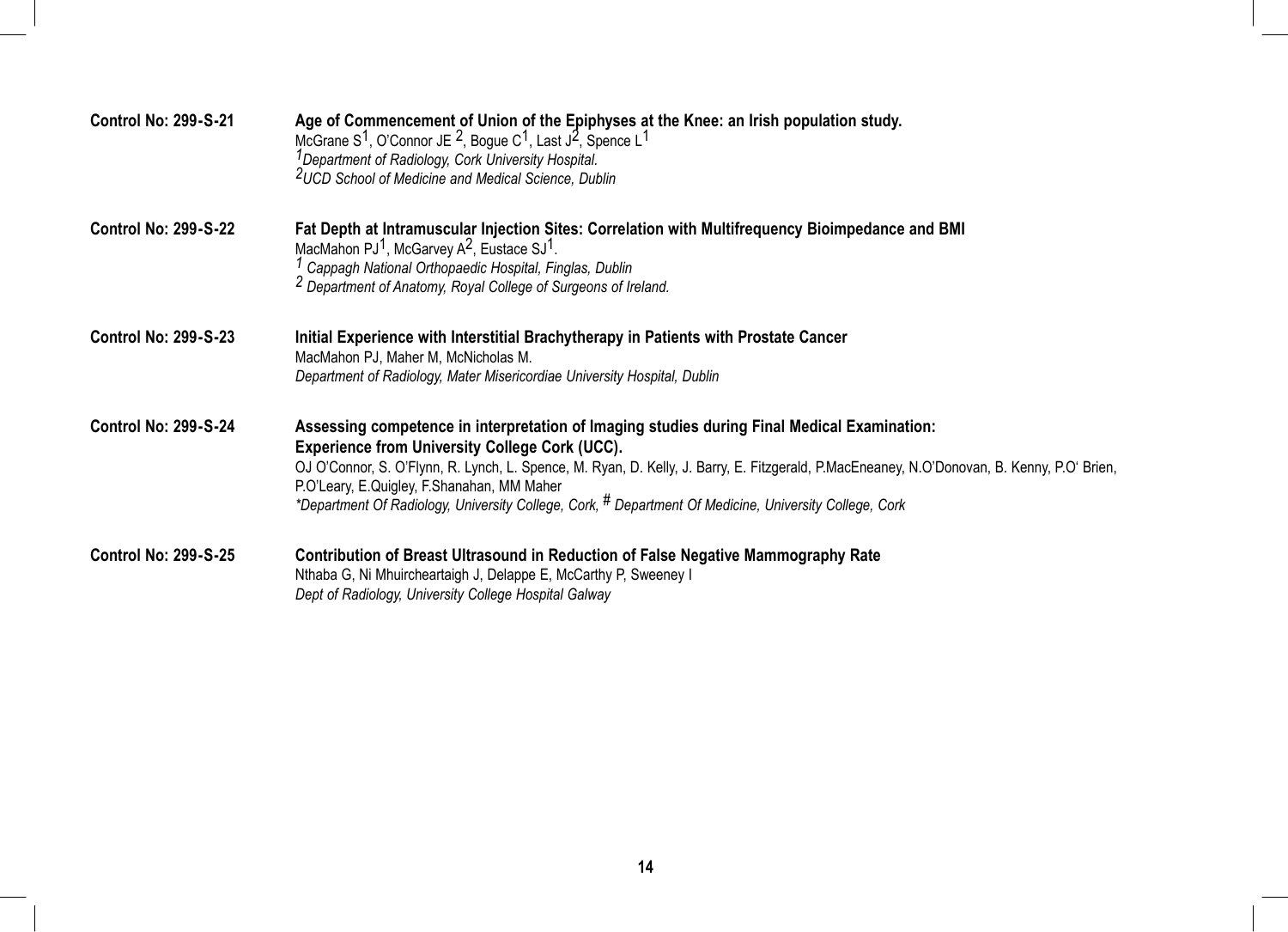**Faculty of Radiologists, Annual Scientific Meeting, 29th September & 30th October 2006**

**Albert Theatre, Royal College of Surgeons in Ireland, 123 St. Stephens Green, Dublin 2**

## **Radiation Oncology Programme**

**9.15 Dr. Catriona O'Sullivan**  Opening of Annual Scientific Meeting & Chair of Session 1

## **Training & Opportunities in North America**

- **9.20 9.50 Professor Tom Keane** "Training & Opportunities in Canada"
- **9.50 10.10 Dr. Frank Sullivan** "Training & Opportunities in USA"

#### **Open Discussion**

 **Discussants:** Dr. Joseph Martin, Dr. Jerome Coffey, Dr. Nadeem Pervez, Dr. Clare Faul

**10.30 – 11.00 COFFEE**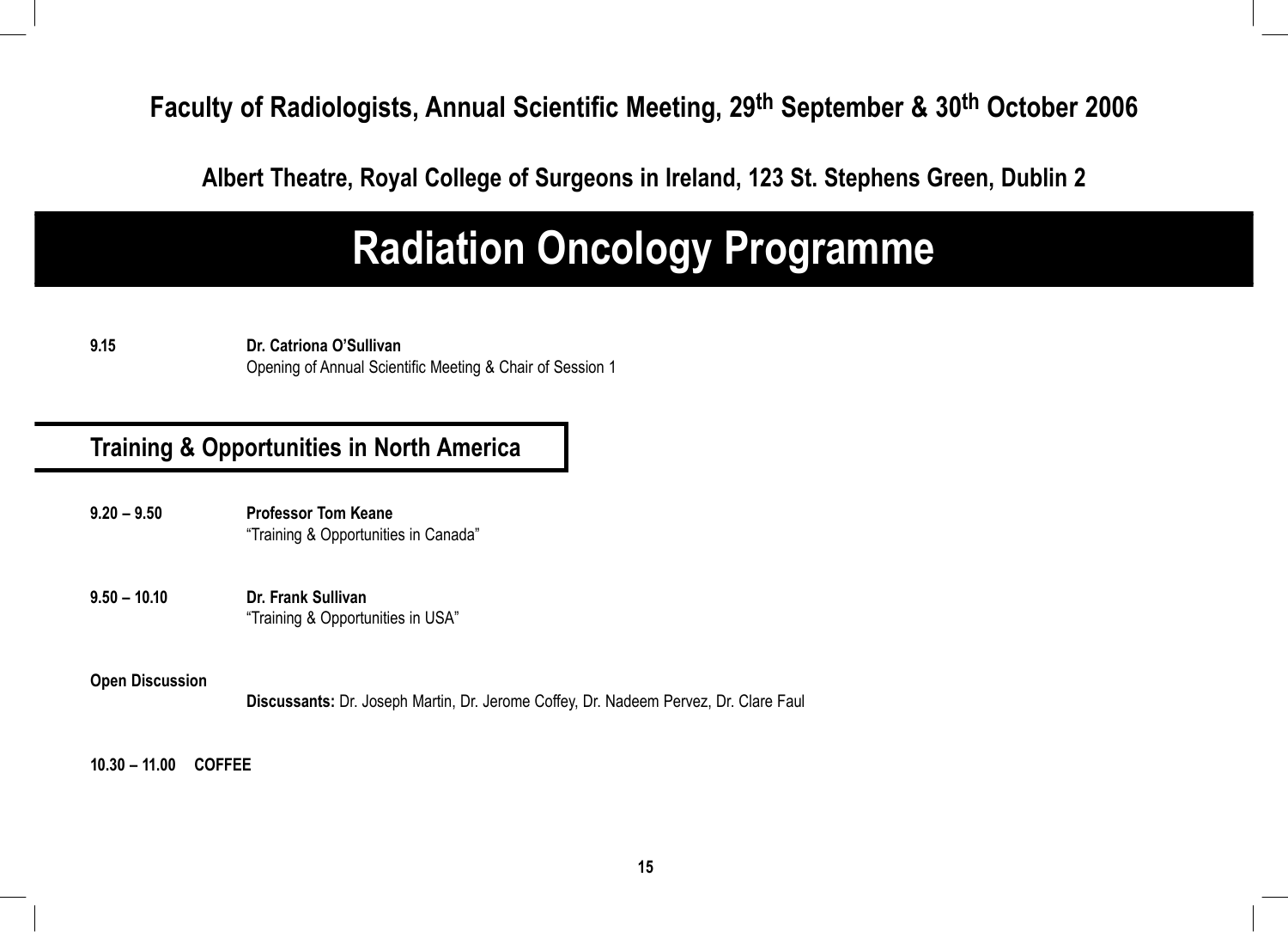| 11.00           | <b>Session 2</b>                                                                                  |
|-----------------|---------------------------------------------------------------------------------------------------|
|                 | Chair: Dr. Michael Moriarty                                                                       |
| $11.00 - 11.30$ | Dr. John Hillery -<br>"New Medical Practitioner's Act<br>Challenges for the Profession Assurance" |
| $11.30 - 12.00$ | <b>Professor David Radstone</b><br>"Oncology & the Law over the last 25 years"                    |
| $12.00 - 12.15$ | <b>Discussion</b>                                                                                 |
| 12.15           | <b>Session 3</b>                                                                                  |

Chair: Dr. Clare Faul

## **"Innovations in Radiotherapy" Part 1**

**12.15 – 12.35 Dr. Jerome Coffey**  "The Frequency of Testicular Abnormalities & Other Risk Factors in Patients with Testicular Germ Cell Tumours"

- **12.35 12.55 Dr. Joseph Martin**  "A Molecular Approach to the Hippocratic Oath"
- **12.55 13.00 Discussion**
- **13.00 14.00 LUNCH**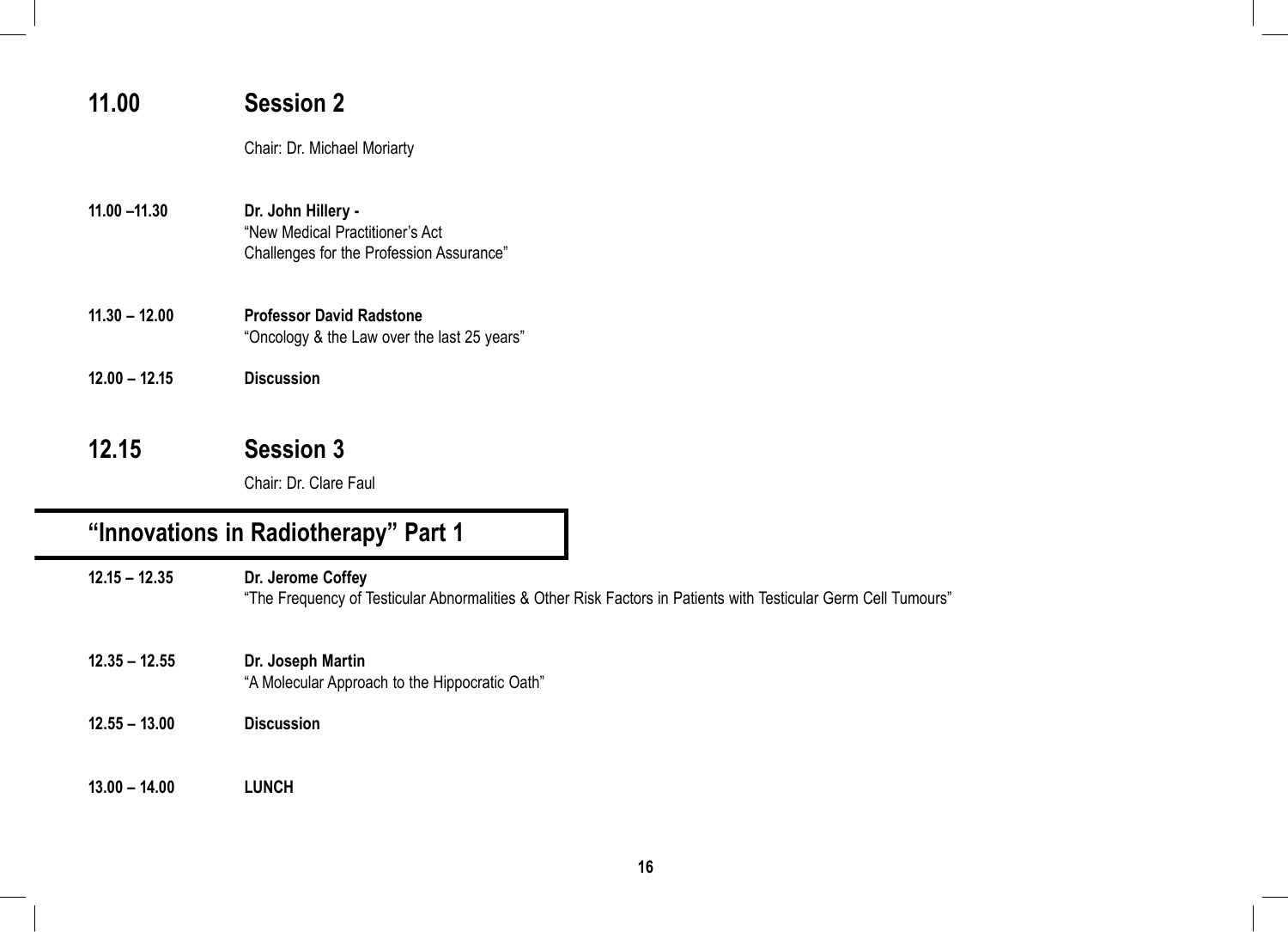#### **14.00 Session 3**

Chair: Dr. Pierre Thirion

## **"Innovations in Radiotherapy" Part 2**

| $14.00 - 14.20$ | Dr. Nadeem Pervez<br>"Tomotherapy and its role in image guided adaptive radiotherapy"                                                             |
|-----------------|---------------------------------------------------------------------------------------------------------------------------------------------------|
| $14.20 - 14.50$ | Dr. Brendan McClean<br>"New Technologies – IGRT. The preferred option"                                                                            |
| $14.50 - 15.10$ | Dr. Carol McGibney<br>"Image Guidance for High Precision Radiotherapy for Breast Cancer:<br>Impact of Technology & the 4 <sup>th</sup> Dimension" |
| $15.10 - 15.15$ | <b>Discussion</b>                                                                                                                                 |
| $15.15 - 15.40$ | <b>COFFEE</b>                                                                                                                                     |
|                 |                                                                                                                                                   |

**15.40 – 16.40 Session 4:**

Chair: Professor Donal Hollywood

## **St Luke's Sponsored Keynote Address**

#### **Professor Thomas Keane**

 Professor & Chairman, Department of Radiation Oncology and Developmental Radiotherapeutics, Department of Surgery, University of British Columbia and Provincial Radiation Therapy Program Leader, BCCA

 **"Radiation Therapy for Head & Neck Cancer: What have we learned from Clinical Trials?"**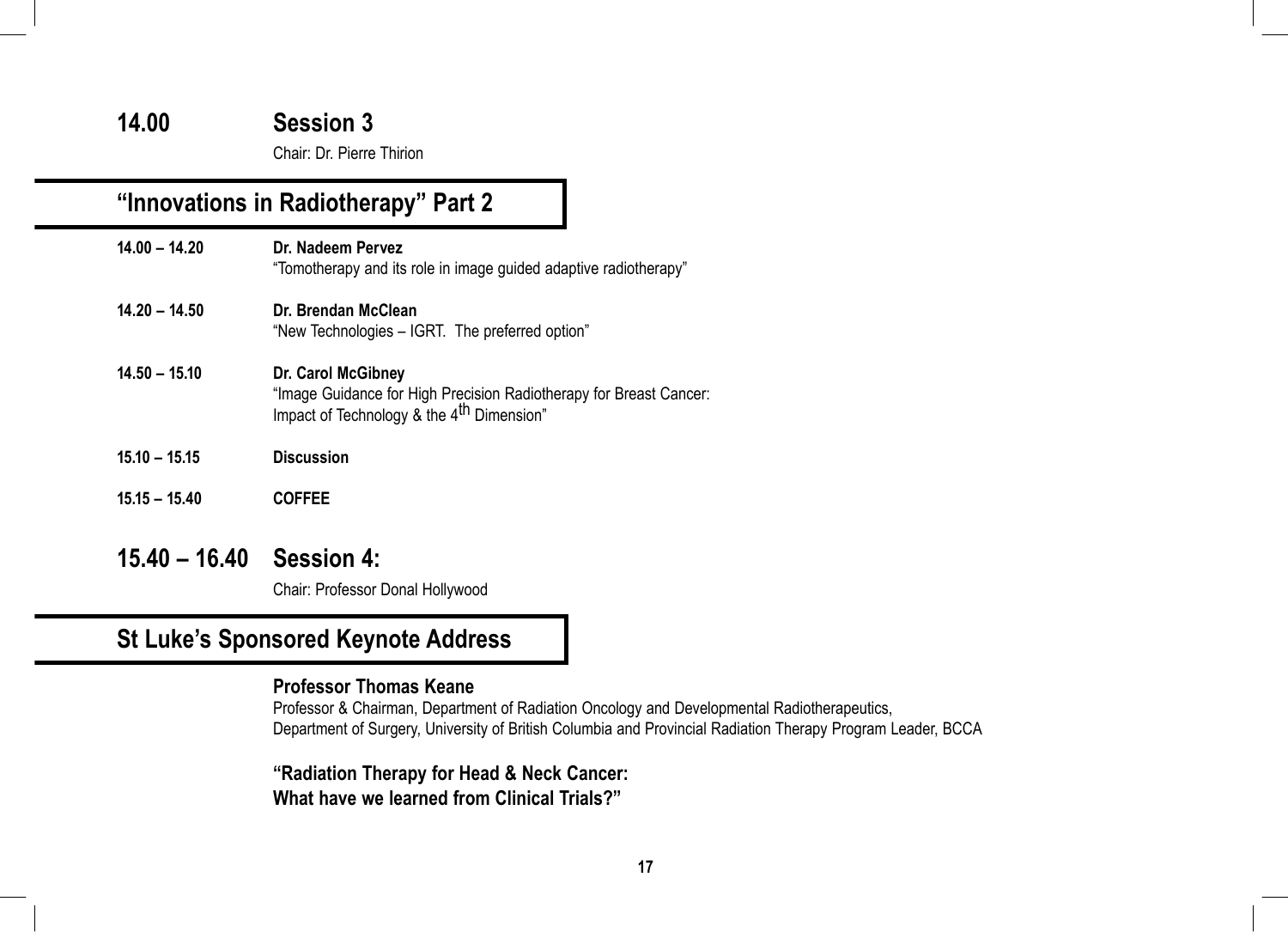## **St Luke's Registrars Prize 2006**

#### **Registrars**

#### **1. Dr. David Fitzpatrick – St Luke's Hospital**

"Escalated dose for Non Small-Cell Lung Cancer with accelerated hypofractionated three dimensional conformal Radiation Therapy an update" *David Fitzpatrick, Pierre Thirion, Conor Collins, Carmel O'Shea, Steve Buckney, Michael Moriarty, Maeve Pomeroy, Catriona O' Sullivan, John Armstrong*

#### **2. Dr. Gerard McVey – St Luke's Hospital**

"Impact of organ at risk delineation design on the Dosimetric evaluation of Conformal Radiotherapy Plan for Prostate Cancer" *McVey G, Kelly C, Fitzpatrick K, O'Hara T, Armstrong J, Thirion P*

#### **3. Dr. Charles Gillham - Trinity College Dublin**

"Correlation of Early Quantitative changes in FDG-PET Uptake with Tumor Regression grade in patients with Localized Esophageal cancer undergoing Neo-adjuvant Chemoradiation" *Charles M. Gillham, Julie A. Lucey, Mary Keogan, George J. Duffy, Vinod Malik, Ali A Raouf, Ken O'Byrne, John V. Reynolds, Donal Hollywood, Cian Muldoon*

#### **4. Dr. Orla McArdle – Mulago Hospital, Kampala**

"A prospective case control study of toxicity in HIV positive and negative cervical cancer patients – preliminary results" *McArdle O1, Kigula-Mugambe JB1, Nagudi Situma E1*

#### **5. Dr. Sinead Brennan – St Luke's Hospital**

"A Randomised Prospective Phase II Study of 12 months versus 3 weeks of Tocopherol and Pentoxifylline, in addition to 3 weeks of Carbogen in the treatment of patients with significant Radiation Late Effects"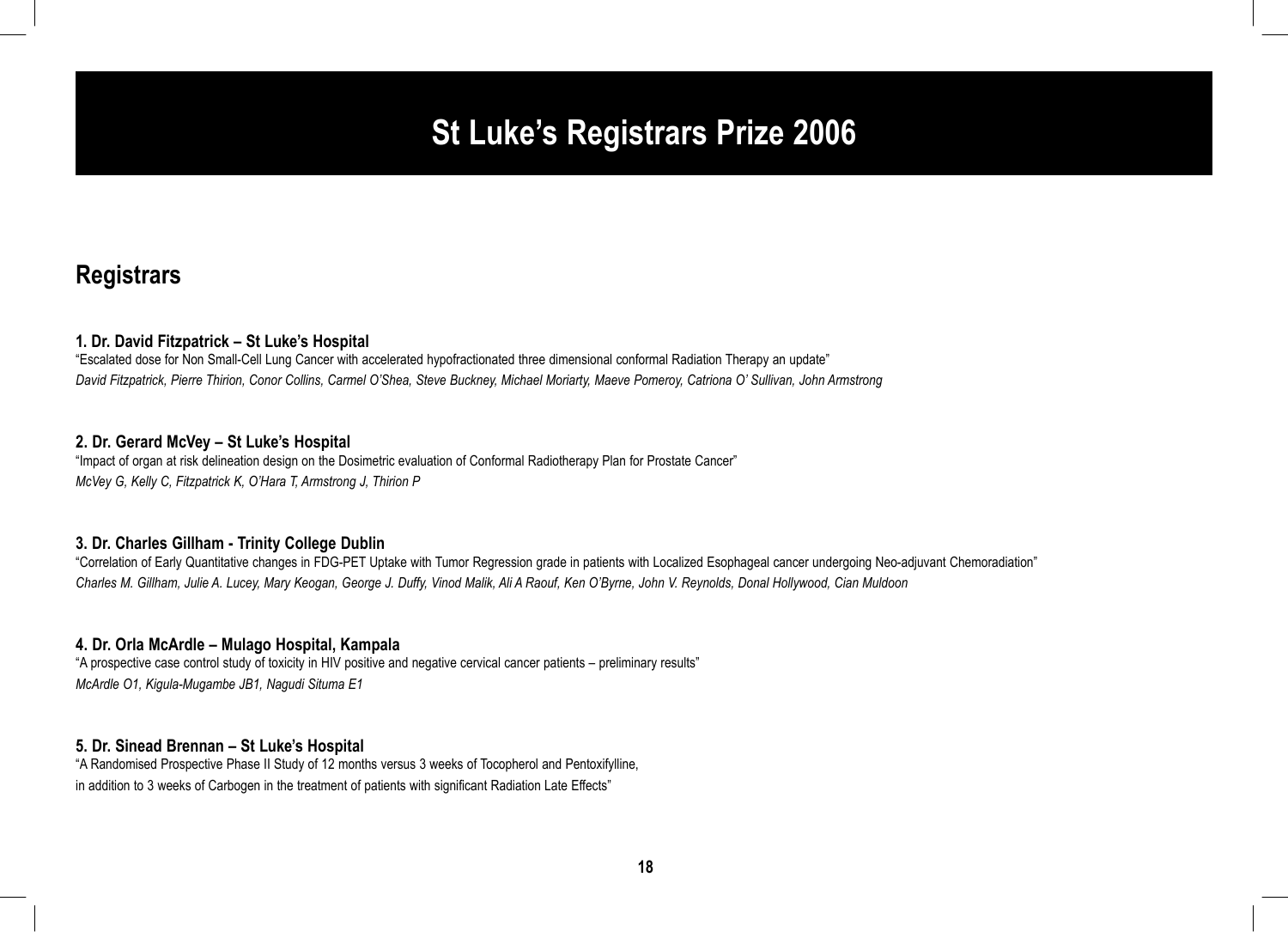### **Physics**

**1. Cora Marshall – University College Hospital Galway** "Investigation of Whole Body Dose during Intensity Modulated Radiation Therapy" *Cora Marshall, Joseph Martin, Luke Rock*

## **Radiation Therapists**

#### **1. Laura Mullaney – St Luke's Hospital**

"A Randomised Trial Comparing Bladder Volume Consistency Achieved with Two Bladder-Filling Protocols in Prostate Conformal RT" *Laura Mullaney, Evelyn O' Shea, Louise O' Neill, John Armstrong, Pierre Thirion.* 

#### **2. Evelyn O'Shea – St Luke's Hospital**

"Prospective randomised controlled clinical trial to evaluate 3 immobilisation devices for intra-thoracic RT" *E. O'Shea, R. McCloy, R. Murrells, T. O'Hara, A. Clayton-Lea, M. Murphy, P. Browne, C. Booth, P. Thirion.*